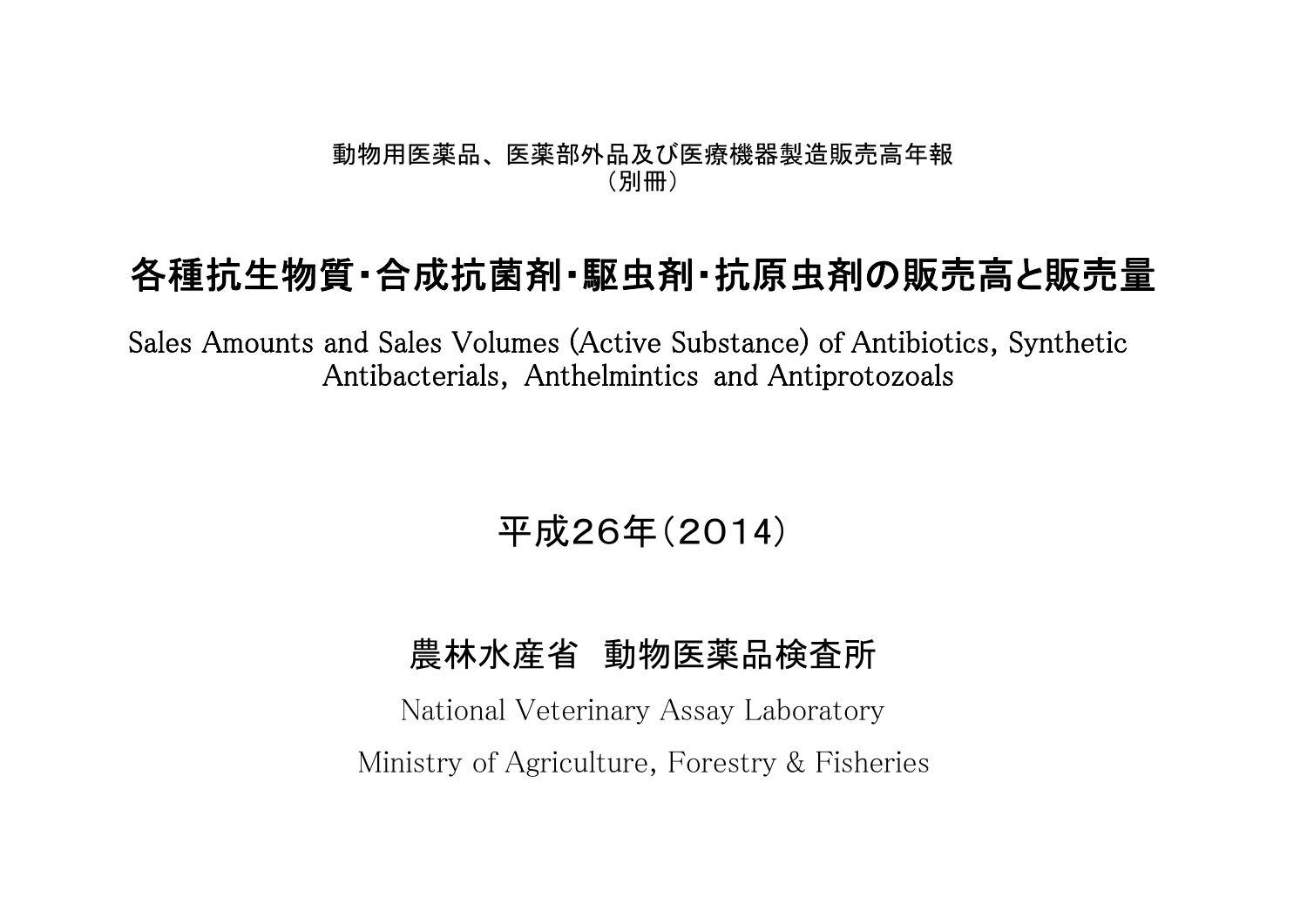## 各種抗生物質・合成抗菌剤・駆虫剤・抗原虫剤の販売高と販売量

Sales Amounts and Sales Volumes (Active Substance) of Antibiotics, Synthetic Antibacterials, Anthelmintics and Antiprotozoals

| H <sub>26</sub>                  |                        |                                |                                 |                                    |                                                                   |                       |                     |            |          | Estimated Percentages of Sales for Each Animals Species | 対象動物別推定割合 (%) |                |                                   |                                   |                           |               |
|----------------------------------|------------------------|--------------------------------|---------------------------------|------------------------------------|-------------------------------------------------------------------|-----------------------|---------------------|------------|----------|---------------------------------------------------------|---------------|----------------|-----------------------------------|-----------------------------------|---------------------------|---------------|
| 系統名<br>Class                     | 区分<br>Active substance |                                | 投与経路<br>Route of administration | (千円)<br>Sales amount<br>$(*1,000)$ | 販売高金額 原末換算量<br>(Kg)<br>Amount of pure<br>active substance<br>(Kg) | 肉用牛<br>Beef<br>Cattle | 乳用牛<br>Dairy<br>Cow | 馬<br>Horse | 豚<br>Pig | 肉用鶏<br><b>Broiler</b>                                   | 採卵鶏<br>Layer  | 犬・猫<br>Dog/Cat | 水産用<br>(淡水)<br>Fish<br>Freshwater | 水産用<br>(海水)<br>Fish<br>(Seawater) | 観賞魚<br>Ornamental<br>Fish | その他<br>Others |
| 抗生物質<br>アミノグリコシド系<br>Antibiotics | 硫酸アプラマイシン              | Apramycin sulfate              | 経口 Oral                         | 93.489                             | 2.276.0                                                           | 0.0                   | 0.0                 | 0.0        | 100      | 0.0                                                     | 0.0           | 0.0            | 0.0                               | 0.0                               | 0.0                       | 0.0           |
| Aminoglycosides                  |                        |                                | 成分·計 Total                      | 93.489                             | 2.276.0                                                           |                       |                     |            |          |                                                         |               |                |                                   |                                   |                           |               |
|                                  | 硫酸カナマイシン               | Kanamycin sulfate              | 経口 Oral                         | 57,890                             | 5,004.2                                                           | 0.0                   | 0.0                 | 0.0        | 50.0     | 50.0                                                    | 0.0           | 0.0            | 0.0                               | 0.0                               | 0.0                       | 0.0           |
|                                  |                        |                                | 注射 Injection                    | 272.749                            | 4.030.8                                                           | 17.5                  | 31.1                | 0.0        | 31.3     | 17.2                                                    | 3.0           | 0.0            | 0.0                               | 0.0                               | 0.0                       | 0.0           |
|                                  |                        |                                | 注入·挿入 Infusion                  | 58,945                             | 90.9                                                              | 0.0                   | 100                 | 0.0        | 0.0      | 0.0                                                     | 0.0           | 0.0            | 0.0                               | 0.0                               | 0.0                       | 0.0           |
|                                  |                        |                                | その他 Others                      | 7.215                              | 60.8                                                              | 0.0                   | 0.0                 | 0.0        | 100      | 0.0                                                     | 0.0           | 0.0            | 0.0                               | 0.0                               | 0.0                       | 0.0           |
|                                  |                        |                                | 成分·計 Total                      | 396.799                            | 9.186.8                                                           |                       |                     |            |          |                                                         |               |                |                                   |                                   |                           |               |
|                                  | 硫酸ゲンタマイシン              | Gentamicin sulfate             | 経口 Oral                         | 20,776                             | 9.9                                                               | 0.0                   | 8.4                 | 0.0        | 91.6     | 0.0                                                     | 0.0           | 0.0            | 0.0                               | 0.0                               | 0.0                       | 0.0           |
|                                  |                        |                                | 注射 Injection                    | 12,686                             | 2.9                                                               | 0.0                   | 0.0                 | 0.0        | 0.0      | 0.0                                                     | 0.0           | 100            | 0.0                               | 0.0                               | 0.0                       | 0.0           |
|                                  |                        |                                | その他 Others                      | 165.500                            | 11.8                                                              | 0.0                   | 0.0                 | 0.0        | 0.0      | 0.0                                                     | 0.0           | 100            | 0.0                               | 0.0                               | 0.0                       | 0.0           |
|                                  |                        |                                | 成分·計 Total                      | 198.962                            | 24.6                                                              |                       |                     |            |          |                                                         |               |                |                                   |                                   |                           |               |
|                                  | 硫酸ジヒドロストレプトマイシン        | Dihydrostreptomycin<br>sulfate | 注射 Injection                    | 105,432                            | 3,212.8                                                           | 7.2                   | 7.2                 | 4.5        | 5.9      | 0.6                                                     | 0.6           | 60.7           | 0.0                               | 0.0                               | 0.0                       | 13.2          |
|                                  |                        |                                | 注入·挿入 Infusion                  | 132.185                            | 543.1                                                             | 0.0                   | 100                 | 0.0        | 0.0      | 0.0                                                     | 0.0           | 0.0            | 0.0                               | 0.0                               | 0.0                       | 0.0           |
|                                  |                        |                                | 成分·計 Total                      | 237,617                            | 3.755.9                                                           |                       |                     |            |          |                                                         |               |                |                                   |                                   |                           |               |
|                                  | 硫酸ストレプトマイシン            | Streptomycin sulfate           | 経口 Oral                         | 193,845                            | 24,872.2                                                          | 0.2                   | 0.2                 | 0.0        | 71.4     | 28.2                                                    | 0.0           | 0.0            | 0.0                               | 0.0                               | 0.0                       | 0.0           |
|                                  |                        |                                | 成分·計 Total                      | 193,845                            | 24,872.2                                                          |                       |                     |            |          |                                                         |               |                |                                   |                                   |                           |               |
|                                  | 硫酸フラジオマイシン             | Fradiomycin sulfate            | 経口 Oral                         | 18,394                             | 470.0                                                             | 6.0                   | 9.1                 | 0.0        | 84.9     | 0.0                                                     | 0.0           | 0.0            | 0.0                               | 0.0                               | 0.0                       | 0.0           |
|                                  |                        |                                | 注入·挿入 Infusion                  | 13,067                             | 40.9                                                              | 0.0                   | 100                 | 0.0        | 0.0      | 0.0                                                     | 0.0           | 0.0            | 0.0                               | 0.0                               | 0.0                       | 0.0           |
|                                  |                        |                                | 経皮 Cutaneous                    | 129,996                            | 11.5                                                              | 0.0                   | 0.0                 | 0.0        | 0.0      | 0.0                                                     | 0.0           | 100            | 0.0                               | 0.0                               | 0.0                       | 0.0           |
|                                  |                        |                                | 成分·計 Total                      | 161,457                            | 522.4                                                             |                       |                     |            |          |                                                         |               |                |                                   |                                   |                           |               |
|                                  |                        | 系統名·計 Class Total              |                                 | 1.282.169                          | 40.638                                                            |                       |                     |            |          |                                                         |               |                |                                   |                                   |                           |               |
| セフェム系<br>Cephalosporins          | セファゾリン                 | Cefazolin                      | 注入·挿入 Infusion                  | 672.697                            | 724.0                                                             | 0.0                   | 100                 | 0.0        | 0.0      | 0.0                                                     | 0.0           | 0.0            | 0.0                               | 0.0                               | 0.0                       | 0.0           |
|                                  |                        |                                | 成分·計 Total                      | 672,697                            | 724.0                                                             |                       |                     |            |          |                                                         |               |                |                                   |                                   |                           |               |
|                                  | セファゾリンナトリウム            | Cefazolin sodium               | 注射 Injection                    | 231,351                            | 1,347.8                                                           | 17.8                  | 82.2                | 0.0        | 0.0      | 0.0                                                     | 0.0           | 0.0            | 0.0                               | 0.0                               | 0.0                       | 0.0           |
|                                  |                        |                                | 成分·計 Total                      | 231,351                            | 1,347.8                                                           |                       |                     |            |          |                                                         |               |                |                                   |                                   |                           |               |
|                                  | セファゾリンナトリウム水和物         | Cefazolin sodium<br>hvdrate    | 注射 Injection                    | $\mathbf{0}$                       | 0.0                                                               | 0.0                   | 0.0                 | 0.0        | 0.0      | 0.0                                                     | 0.0           | 0.0            | 0.0                               | 0.0                               | 0.0                       | 0.0           |
|                                  |                        |                                | 成分·計 Total                      | $\Omega$                           | 0.0                                                               |                       |                     |            |          |                                                         |               |                |                                   |                                   |                           |               |
|                                  | セファピリンナトリウム            | Cefapirin sodium               | 注入·挿入 Infusion                  | 46,705                             | 47.0                                                              | 0.0                   | 100                 | 0.0        | 0.0      | 0.0                                                     | 0.0           | 0.0            | 0.0                               | 0.0                               | 0.0                       | 0.0           |
|                                  |                        |                                | 成分·計 Total                      | 46,705                             | 47.0                                                              |                       |                     |            |          |                                                         |               |                |                                   |                                   |                           |               |
|                                  | セファピリンベンザチン            | Cephapirin benzathine          | 注入·挿入 Infusion                  | 8,474                              | 9.4                                                               | 0.0                   | 100                 | 0.0        | 0.0      | 0.0                                                     | 0.0           | 0.0            | 0.0                               | 0.0                               | 0.0                       | 0.0           |
|                                  |                        |                                | 成分·計 Total                      | 8,474                              | 9.4                                                               |                       |                     |            |          |                                                         |               |                |                                   |                                   |                           |               |
|                                  |                        |                                |                                 |                                    |                                                                   |                       |                     |            |          |                                                         |               |                |                                   |                                   |                           |               |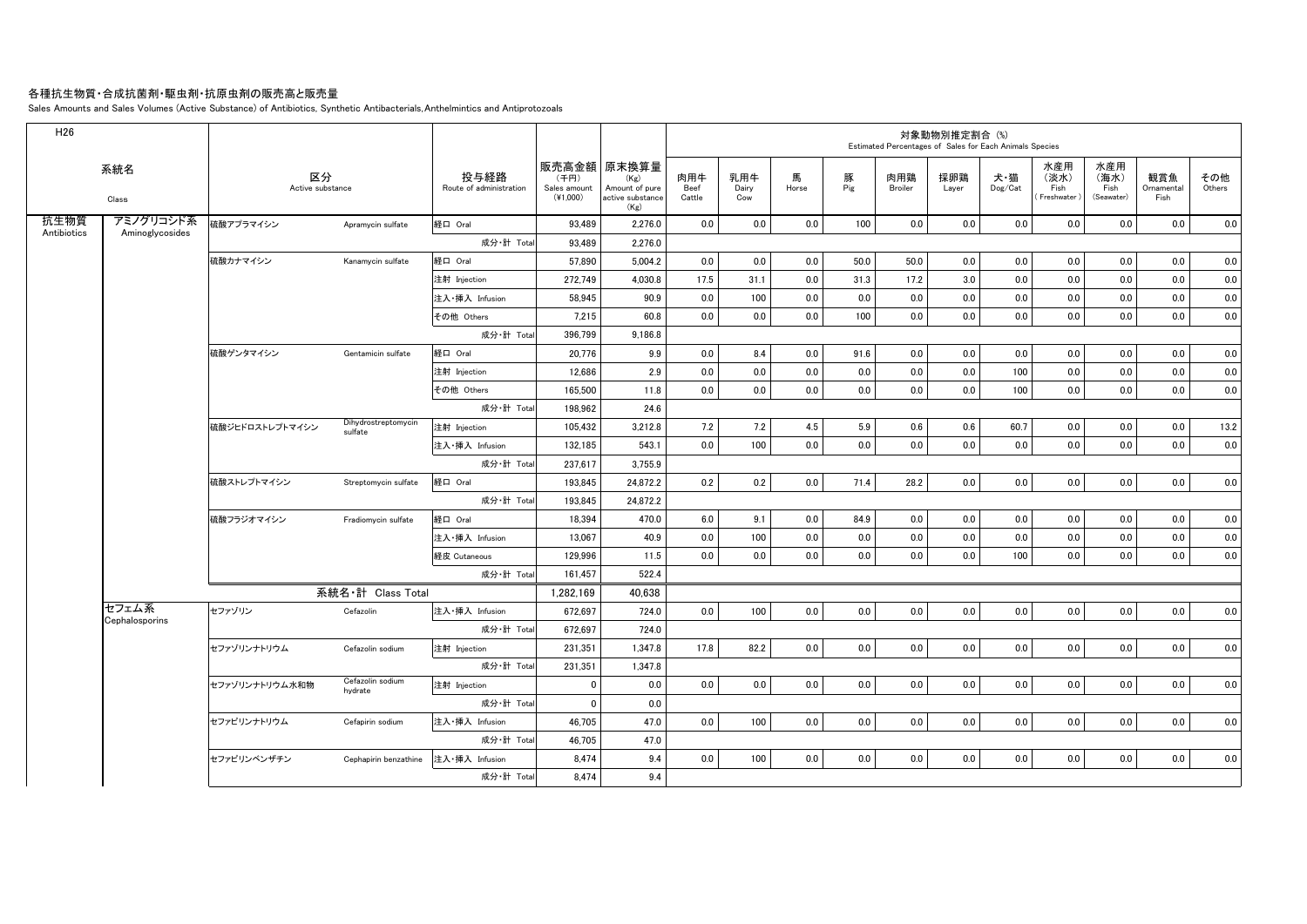|                            |                                                     |                            |                                 |                                    |                                                                   |                       |                     |            |          | Estimated Percentages of Sales for Each Animals Species | 対象動物別推定割合 (%) |                |                                     |                                   |                           |               |
|----------------------------|-----------------------------------------------------|----------------------------|---------------------------------|------------------------------------|-------------------------------------------------------------------|-----------------------|---------------------|------------|----------|---------------------------------------------------------|---------------|----------------|-------------------------------------|-----------------------------------|---------------------------|---------------|
| 系統名<br>Class               | 区分<br>Active substance                              |                            | 投与経路<br>Route of administration | (千円)<br>Sales amount<br>$(*1,000)$ | 販売高金額 原末換算量<br>(Kg)<br>Amount of pure<br>active substance<br>(Kg) | 肉用牛<br>Beef<br>Cattle | 乳用牛<br>Dairy<br>Cow | 馬<br>Horse | 豚<br>Pig | 肉用鶏<br>Broiler                                          | 採卵鶏<br>Layer  | 犬・猫<br>Dog/Cat | 水産用<br>(淡水)<br>Fish<br>(Freshwater) | 水産用<br>(海水)<br>Fish<br>(Seawater) | 観賞魚<br>Ornamental<br>Fish | その他<br>Others |
|                            | セファレキシン                                             | Cephalexin                 | 経口 Oral                         | 284,224                            | 2,234.9                                                           | 0.0                   | 0.0                 | 0.0        | 0.0      | 0.0                                                     | 0.0           | 100            | 0.0                                 | 0.0                               | 0.0                       | 0.0           |
|                            |                                                     |                            | 成分·計 Total                      | 284,224                            | 2,234.9                                                           |                       |                     |            |          |                                                         |               |                |                                     |                                   |                           |               |
|                            | セファロニウム                                             | Cephalonium                | 注入·挿入 Infusion                  | 166.755                            | 214.7                                                             | 0.0                   | 100                 | 0.0        | 0.0      | 0.0                                                     | 0.0           | 0.0            | 0.0                                 | 0.0                               | 0.0                       | 0.0           |
|                            |                                                     |                            | 成分·計 Total                      | 166.755                            | 214.7                                                             |                       |                     |            |          |                                                         |               |                |                                     |                                   |                           |               |
|                            | セフォベシンナトリウム                                         | Cefovecin sodium           | 注射 Injection                    | 1,465,461                          | 56.1                                                              | 0.0                   | 0.0                 | 0.0        | 0.0      | 0.0                                                     | 0.0           | 100            | 0.0                                 | 0.0                               | 0.0                       | 0.0           |
|                            |                                                     |                            | 成分·計 Total                      | 1,465,461                          | 56.1                                                              |                       |                     |            |          |                                                         |               |                |                                     |                                   |                           |               |
|                            | セフチオフルナトリウム                                         | Ceftiofur sodium           | 注射 Injection                    | 622,102                            | 465.9                                                             | 10.0                  | 10.0                | 0.0        | 80.0     | 0.0                                                     | $0.0\,$       | 0.0            | $0.0\,$                             | 0.0                               | 0.0                       | 0.0           |
|                            |                                                     |                            | 成分·計 Total                      | 622,102                            | 465.9                                                             |                       |                     |            |          |                                                         |               |                |                                     |                                   |                           |               |
|                            | セフロキシムナトリウム                                         | Cefuroxime sodium          | 注入·挿入 Infusion                  | 133,870                            | 204.7                                                             | 0.0                   | 100                 | 0.0        | 0.0      | 0.0                                                     | 0.0           | 0.0            | 0.0                                 | 0.0                               | 0.0                       | 0.0           |
|                            |                                                     |                            | 成分·計 Total                      | 133,870                            | 204.7                                                             |                       |                     |            |          |                                                         |               |                |                                     |                                   |                           |               |
|                            | 硫酸セフキノム                                             | Cefauinome sulfate         | 注射 Injection                    | 65.140                             | 46.8                                                              | 42.1                  | 57.9                | 0.0        | 0.0      | 0.0                                                     | 0.0           | 0.0            | 0.0                                 | 0.0                               | 0.0                       | 0.0           |
|                            |                                                     |                            | 成分·計 Total                      | 65.140                             | 46.8                                                              |                       |                     |            |          |                                                         |               |                |                                     |                                   |                           |               |
|                            | セフポドキシムプロキセチル                                       | Cefpodoxime proxetil       | 経口 Oral                         | 113.782                            | 145.1                                                             | 0.0                   | 0.0                 | 0.0        | 0.0      | 0.0                                                     | 0.0           | 100            | 0.0                                 | 0.0                               | 0.0                       | 0.0           |
|                            |                                                     |                            | 成分·計 Total                      | 113,782                            | 145.1                                                             |                       |                     |            |          |                                                         |               |                |                                     |                                   |                           |               |
|                            |                                                     | 系統名·計 Class Total          |                                 | 3.810.560                          | 5.496.4                                                           |                       |                     |            |          |                                                         |               |                |                                     |                                   |                           |               |
| テトラサイクリン系<br>Tetracyclines | アルキルトリメチルアンモニウムカル Oxytetracycline<br>シウムオキシテトラサイクリン | quaternary salts           | 経口 Oral                         | 74,745                             | 9,993.6                                                           | 0.0                   | 0.0                 | 0.0        | 20.8     | 3.9                                                     | 0.0           | 0.0            | 0.0                                 | 75.3                              | 0.0                       | 0.0           |
|                            |                                                     |                            | 成分·計 Total                      | 74,745                             | 9.993.6                                                           |                       |                     |            |          |                                                         |               |                |                                     |                                   |                           |               |
|                            | オキシテトラサイクリン                                         | Oxytetracycline            | 経口 Oral                         | 227.749                            | 119.612.0                                                         | 1.6                   | 3.2                 | 0.0        | 90.0     | 5.3                                                     | 0.0           | 0.0            | 0.0                                 | 0.0                               | 0.0                       | 0.0           |
|                            |                                                     |                            | 注射 Injection                    | 65.389                             | 613.8                                                             | 12.9                  | 4.2                 | 0.0        | 82.9     | 0.0                                                     | 0.0           | 0.0            | 0.0                                 | 0.0                               | 0.0                       | 0.0           |
|                            |                                                     |                            | 成分·計 Total                      | 293.138                            | 120.225.8                                                         |                       |                     |            |          |                                                         |               |                |                                     |                                   |                           |               |
|                            | 塩酸オキシテトラサイクリン                                       | Oxytetracycline HCI        | 経口 Oral                         | 200,169                            | 42,410.5                                                          | 0.2                   | 0.3                 | 0.0        | 0.2      | 1.2                                                     | 0.3           | 0.0            | 0.1                                 | 97.7                              | 0.0                       | 0.0           |
|                            |                                                     |                            | 注射 Injection                    | 126,667                            | 1,152.7                                                           | 18.9                  | 25.2                | 0.0        | 38.6     | 13.9                                                    | 3.4           | 0.0            | 0.0                                 | 0.0                               | 0.0                       | 0.0           |
|                            |                                                     |                            | 注入·挿入 Infusion                  | 20,799                             | 93.7                                                              | 0.0                   | 100                 | 0.0        | 0.0      | 0.0                                                     | 0.0           | 0.0            | 0.0                                 | 0.0                               | 0.0                       | 0.0           |
|                            |                                                     |                            | 成分·計 Total                      | 347,634                            | 43,656.9                                                          |                       |                     |            |          |                                                         |               |                |                                     |                                   |                           |               |
|                            | 塩酸クロルテトラサイクリン                                       | Chlortetracycline HCI      | 経口 Oral                         | 336.984                            | 81.689.3                                                          | 4.9                   | 8.8                 | 0.0        | 73.6     | 5.9                                                     | 6.8           | 0.0            | 0.0                                 | 0.0                               | 0.0                       | 0.0           |
|                            |                                                     |                            | 注入·挿入 Infusion                  | 1.207                              | 5.8                                                               | 50.0                  | 50.0                | 0.0        | 0.0      | 0.0                                                     | 0.0           | 0.0            | 0.0                                 | 0.0                               | 0.0                       | 0.0           |
|                            |                                                     |                            | 成分·計 Total                      | 338,191                            | 81,695.1                                                          |                       |                     |            |          |                                                         |               |                |                                     |                                   |                           |               |
|                            | 塩酸ドキシサイクリン                                          | Doxycycline HCI            | 経口 Oral                         | 30,484                             | 1.113.0                                                           | 0.0                   | 0.0                 | 0.0        | 98.9     | 1.1                                                     | 0.0           | 0.0            | 0.0                                 | 0.0                               | 0.0                       | 0.0           |
|                            |                                                     |                            | 成分·計 Total                      | 30,484                             | 1,113.0                                                           |                       |                     |            |          |                                                         |               |                |                                     |                                   |                           |               |
|                            | ドキシサイクリン塩酸塩水和物                                      | Doxycycline HCI<br>hydrate | 経口 Oral                         | 690,073                            | 68,160.9                                                          | 0.0                   | 0.0                 | 0.0        | 90.2     | 9.8                                                     | 0.0           | 0.0            | 0.0                                 | 0.0                               | 0.0                       | 0.0           |
|                            |                                                     |                            | 成分·計 Total                      | 690,073                            | 68,160.9                                                          |                       |                     |            |          |                                                         |               |                |                                     |                                   |                           |               |
|                            |                                                     | 系統名・計 Class Total          |                                 | 1,774,265                          | 324,845                                                           |                       |                     |            |          |                                                         |               |                |                                     |                                   |                           |               |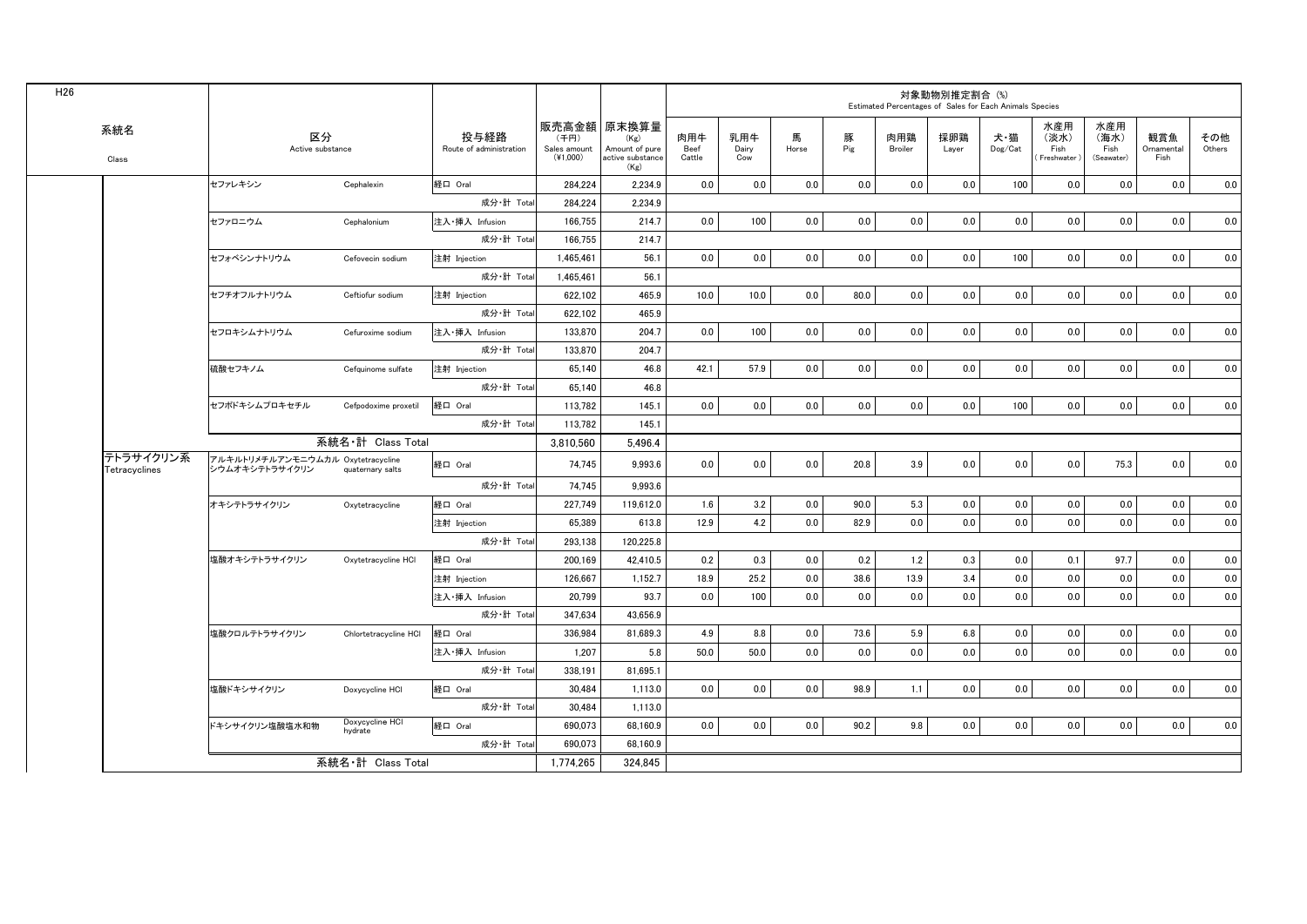| H <sub>26</sub> |              |                        |                                 |                                 |                                  |                                                                   |                       |                     |             |          | Estimated Percentages of Sales for Each Animals Species | 対象動物別推定割合 (%) |                                    |                                   |                                   |                           |               |
|-----------------|--------------|------------------------|---------------------------------|---------------------------------|----------------------------------|-------------------------------------------------------------------|-----------------------|---------------------|-------------|----------|---------------------------------------------------------|---------------|------------------------------------|-----------------------------------|-----------------------------------|---------------------------|---------------|
|                 | 系統名<br>Class | 区分<br>Active substance |                                 | 投与経路<br>Route of administration | (千円)<br>Sales amount<br>(41,000) | 販売高金額 原末換算量<br>(Kg)<br>Amount of pure<br>active substance<br>(Kg) | 肉用牛<br>Beef<br>Cattle | 乳用牛<br>Dairy<br>Cow | 馬<br>Horse  | 豚<br>Pig | 肉用鶏<br>Broiler                                          | 採卵鶏<br>Layer  | 犬・猫<br>$\mathsf{Dog}/\mathsf{Cat}$ | 水産用<br>(淡水)<br>Fish<br>Freshwater | 水産用<br>(海水)<br>Fish<br>(Seawater) | 観賞魚<br>Ornamental<br>Fish | その他<br>Others |
|                 | ペニシリン系       | アモキシシリン                | Amoxicillin                     | 経口 Oral                         | 12,824                           | 273.4                                                             | 0.0                   | 0.0                 | 0.0         | 0.0      | 0.0                                                     | 0.0           | 100                                | 0.0                               | 0.0                               | 0.0                       | 0.0           |
|                 | Penicillins  |                        |                                 | 注射 Injection                    | 104.934                          | 787.3                                                             | 25.0                  | 0.0                 | 0.0         | 75.0     | 0.0                                                     | 0.0           | 0.0                                | 0.0                               | 0.0                               | 0.0                       | 0.0           |
|                 |              |                        |                                 | 成分·計 Total                      | 117,758                          | 1.060.7                                                           |                       |                     |             |          |                                                         |               |                                    |                                   |                                   |                           |               |
|                 |              | アモキシシリン水和物             | Amoxicillin hydrate             | 経口 Oral                         | 485.277                          | 24.897.0                                                          | 9.3                   | 8.5                 | 0.0         | 44.8     | 24.9                                                    | 10.2          | 2.3                                | 0.0                               | 0.0                               | 0.0                       | 0.0           |
|                 |              |                        |                                 | 成分·計 Total                      | 485,277                          | 24,897.0                                                          |                       |                     |             |          |                                                         |               |                                    |                                   |                                   |                           |               |
|                 |              | アンピシリン                 | Ampicillin                      | 経口 Oral                         | 135,337                          | 11.936.3                                                          | 1.2                   | 1.2                 | $\mathbf 0$ | 2.9      | 2.4                                                     | 22.2          | $\mathbf{0}$                       | $\mathbf 0$                       | 70.0                              | $\mathbf{0}$              | $\mathbf{0}$  |
|                 |              |                        |                                 | 注射 Injection                    | 512,711                          | 8,158.5                                                           | 8.9                   | 15.9                | 0.0         | 75.2     | 0.0                                                     | 0.0           | 0.0                                | 0.0                               | 0.0                               | 0.0                       | 0.0           |
|                 |              |                        |                                 | 注入·挿入 Infusion                  | 7,476                            | 10.1                                                              | 60.0                  | 40.0                | 0.0         | 0.0      | 0.0                                                     | 0.0           | 0.0                                | 0.0                               | 0.0                               | 0.0                       | 0.0           |
|                 |              |                        |                                 | 成分·計 Total                      | 655.523                          | 20.104.9                                                          |                       |                     |             |          |                                                         |               |                                    |                                   |                                   |                           |               |
|                 |              | アンピシリン水和物              | Ampicillin hydrate              | 経口 Oral                         | 219,539                          | 12,665.2                                                          | 3.1                   | 2.6                 | 0.0         | 26.0     | 17.1                                                    | 7.6           | 0.0                                | 0.0                               | 43.5                              | 0.0                       | 0.0           |
|                 |              |                        |                                 | 注射 Injection                    | $\mathbf{0}$                     | 0.0                                                               | 0.0                   | 0.0                 | 0.0         | 0.0      | 0.0                                                     | 0.0           | 0.0                                | 0.0                               | 0.0                               | 0.0                       | 0.0           |
|                 |              |                        |                                 | 成分·計 Total                      | 219,539                          | 12,665.2                                                          |                       |                     |             |          |                                                         |               |                                    |                                   |                                   |                           |               |
|                 |              | アンピシリンナトリウム            | Ampicillin sodium               | 注射 Injection                    | 290.922                          | 2.287.0                                                           | 37.1                  | 47.3                | 0.0         | 0.0      | 0.0                                                     | 0.0           | 15.6                               | 0.0                               | 0.0                               | 0.0                       | 0.0           |
|                 |              |                        |                                 | 成分·計 Total                      | 290,922                          | 2,287.0                                                           |                       |                     |             |          |                                                         |               |                                    |                                   |                                   |                           |               |
|                 |              | クロキサシリンナトリウム           | Cloxacillin sodium              | 注射 Injection                    | 65,166                           | 227.4                                                             | 40.0                  | 60.0                | 0.0         | 0.0      | 0.0                                                     | 0.0           | 0.0                                | 0.0                               | 0.0                               | 0.0                       | 0.0           |
|                 |              |                        |                                 | 成分·計 Total                      | 65,166                           | 227.4                                                             |                       |                     |             |          |                                                         |               |                                    |                                   |                                   |                           |               |
|                 |              | クロキサシリンベンザチン           | Cloxacillin benzathine          | 注入·挿入 Infusion                  | $\mathbf{0}$                     | 0.0                                                               | 0.0                   | 0.0                 | 0.0         | 0.0      | 0.0                                                     | 0.0           | 0.0                                | 0.0                               | 0.0                               | 0.0                       | 0.0           |
|                 |              |                        |                                 | 成分·計 Total                      | $\overline{\mathbf{0}}$          | - 0                                                               |                       |                     |             |          |                                                         |               |                                    |                                   |                                   |                           |               |
|                 |              | ジクロキサシリンナトリウム          | Dicloxacillin sodium            | 注入·挿入 Infusion                  | 25,206                           | 54.3                                                              | 0.0                   | 100                 | 0.0         | 0.0      | 0.0                                                     | 0.0           | 0.0                                | 0.0                               | 0.0                               | 0.0                       | 0.0           |
|                 |              |                        |                                 | 成分·計 Total                      | 25,206                           | 54.3                                                              |                       |                     |             |          |                                                         |               |                                    |                                   |                                   |                           |               |
|                 |              | ナフシリンナトリウムモノハイドレート     | Nafcillin sodium<br>monohydrate | 注入·挿入 Infusion                  | 5,469                            | 13.9                                                              | 0.0                   | 100                 | 0.0         | 0.0      | 0.0                                                     | 0.0           | 0.0                                | $0.0\,$                           | 0.0                               | 0.0                       | 0.0           |
|                 |              |                        |                                 | 成分·計 Total                      | 5.469                            | 13.9                                                              |                       |                     |             |          |                                                         |               |                                    |                                   |                                   |                           |               |
|                 |              | ベンジルペニシリンカリウム          | Benzylpenicillin<br>potassium   | 注射 Injection                    | 15.190                           | 59.3                                                              | 50.0                  | 50.0                | 0.0         | 0.0      | 0.0                                                     | 0.0           | 0.0                                | 0.0                               | 0.0                               | 0.0                       | 0.0           |
|                 |              |                        |                                 | 成分·計 Total                      | 15,190                           | 59.3                                                              |                       |                     |             |          |                                                         |               |                                    |                                   |                                   |                           |               |
|                 |              | ベンジルペニシリンプロカイン         | Benzylpenicillin<br>procaine    | 経口 Oral                         | 246,026                          | 5.956.2                                                           | 0.0                   | 0.0                 | 0.0         | 68.1     | 31.9                                                    | 0.0           | 0.0                                | 0.0                               | 0.0                               | 0.0                       | 0.0           |
|                 |              |                        |                                 | 注射 Injection                    | 346,155                          | 10,175.5                                                          | 13.8                  | 18.3                | 6.5         | 50.2     | 0.0                                                     | 0.0           | 9.1                                | 0.0                               | 0.0                               | 0.0                       | 2.0           |
|                 |              |                        |                                 | 注入·挿入 Infusion                  | 204.197                          | 415.4                                                             | 0.0                   | 100.0               | 0.0         | 0.0      | 0.0                                                     | 0.0           | 0.0                                | 0.0                               | 0.0                               | 0.0                       | 0.0           |
|                 |              |                        |                                 | 成分·計 Total                      | 796,378                          | 16,547.2                                                          |                       |                     |             |          |                                                         |               |                                    |                                   |                                   |                           |               |
|                 |              | ベンジルペニシリンベネタミン         | Benzylpenicillin<br>benethamine | 注射 Injection                    | $\overline{\mathbf{0}}$          | 0.0                                                               | 0.0                   | 0.0                 | 0.0         | 0.0      | 0.0                                                     | 0.0           | 0.0                                | 0.0                               | 0.0                               | 0.0                       | 0.0           |
|                 |              |                        |                                 | 成分·計 Total                      | $\overline{0}$                   | $\Omega$                                                          |                       |                     |             |          |                                                         |               |                                    |                                   |                                   |                           |               |
|                 |              | メシリナム                  | Mecillinam                      | 注射 Injection                    | 23,253                           | 39.3                                                              | 30.0                  | 30.0                | 0.0         | 40.0     | 0.0                                                     | 0.0           | 0.0                                | 0.0                               | $0.0\,$                           | 0.0                       | 0.0           |
|                 |              |                        |                                 | 成分·計 Tota                       | 23,253                           | 39.3                                                              |                       |                     |             |          |                                                         |               |                                    |                                   |                                   |                           |               |
|                 |              |                        | 系統名·計 Class Total               |                                 | 2.699.681                        | 77.956                                                            |                       |                     |             |          |                                                         |               |                                    |                                   |                                   |                           |               |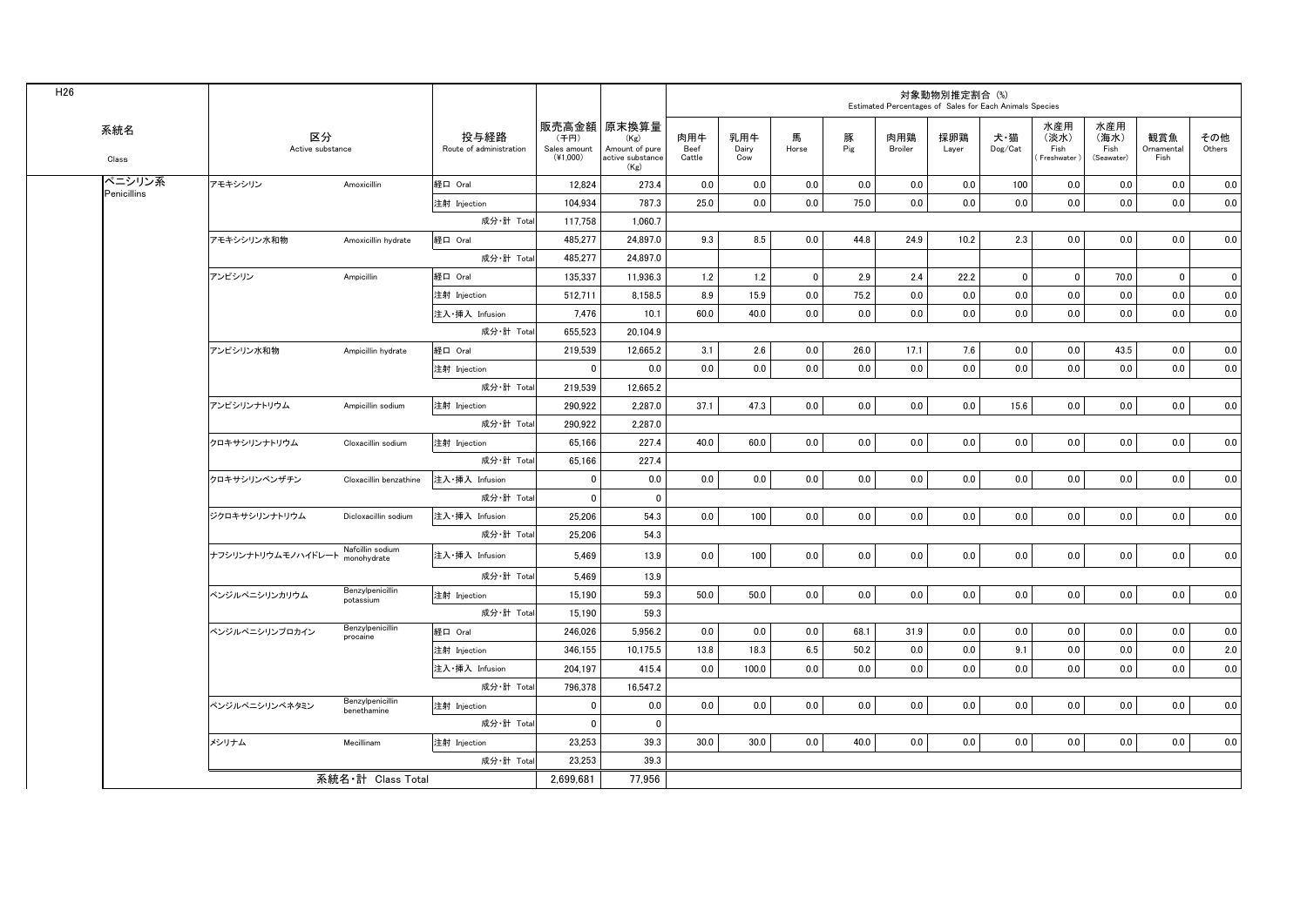| H <sub>26</sub>       |              |                        |                                                 |                                 |                                                   |                                                    |                       |                     |             |          | Estimated Percentages of Sales for Each Animals Species | 対象動物別推定割合 (%) |                                    |                                    |                                   |                           |               |
|-----------------------|--------------|------------------------|-------------------------------------------------|---------------------------------|---------------------------------------------------|----------------------------------------------------|-----------------------|---------------------|-------------|----------|---------------------------------------------------------|---------------|------------------------------------|------------------------------------|-----------------------------------|---------------------------|---------------|
| 系統名<br>Class          |              | 区分<br>Active substance |                                                 | 投与経路<br>Route of administration | 販売高金額 原末換算量<br>(千円)<br>Sales amount<br>$(*1,000)$ | (Kg)<br>Amount of pure<br>active substance<br>(Kg) | 肉用牛<br>Beef<br>Cattle | 乳用牛<br>Dairy<br>Cow | 馬<br>Horse  | 豚<br>Pig | 肉用鶏<br>Broiler                                          | 採卵鶏<br>Layer  | 犬・猫<br>$\mathsf{Dog}/\mathsf{Cat}$ | 水産用<br>(淡水)<br>Fish<br>Freshwater) | 水産用<br>(海水)<br>Fish<br>(Seawater) | 観賞魚<br>Ornamental<br>Fish | その他<br>Others |
| ペプチド系<br>Peptides     | チオストレプトン     |                        | Thiostrepton                                    | 経皮 Cutaneous                    | 112.163                                           | 5.6                                                | 0.0                   | 0.0                 | 0.0         | 0.0      | 0.0                                                     | 0.0           | 100                                | 0.0                                | 0.0                               | 0.0                       | 0.0           |
|                       |              |                        |                                                 | 成分·計 Total                      | 112,163                                           | 5.6                                                |                       |                     |             |          |                                                         |               |                                    |                                    |                                   |                           |               |
|                       | 硫酸コリスチン      |                        | Colistin sulfate                                | 経口 Oral                         | 181,120                                           | 9,971.1                                            | 0.0                   | 0.0                 | 0.0         | 100      | 0.0                                                     | 0.0           | 0.0                                | 0.0                                | 0.0                               | 0.0                       | 0.0           |
|                       |              |                        |                                                 | 成分·計 Total                      | 181,120                                           | 9,971.1                                            |                       |                     |             |          |                                                         |               |                                    |                                    |                                   |                           |               |
|                       |              |                        | 系統名·計 Class Total                               |                                 | 293,282                                           | 9,977                                              |                       |                     |             |          |                                                         |               |                                    |                                    |                                   |                           |               |
| マクロライド系<br>Macrolides | エリスロマイシン     |                        | Erythromycin                                    | 経口 Oral                         | 189.948                                           | 17,130.4                                           | 0.0                   | 0.0                 | 0.0         | 0.0      | 0.0                                                     | 0.0           | 0.0                                | 0.0                                | 100                               | 0.0                       | 0.0           |
|                       |              |                        |                                                 | 注射 Injection                    | 3,219                                             | 14.2                                               | 5.0                   | 5.0                 | 0.0         | 90.0     | 0.0                                                     | 0.0           | 0.0                                | 0.0                                | 0.0                               | 0.0                       | 0.0           |
|                       |              |                        |                                                 | 注入·挿入 Infusion                  | 15,296                                            | 20.0                                               | 0.0                   | 100                 | 0.0         | 0.0      | 0.0                                                     | 0.0           | 0.0                                | 0.0                                | 0.0                               | 0.0                       | 0.0           |
|                       |              |                        |                                                 | 成分·計 Total                      | 208,464                                           | 17,164.5                                           |                       |                     |             |          |                                                         |               |                                    |                                    |                                   |                           |               |
|                       |              | チオシアン酸エリスロマイシン         | Erythromycin<br>thiocyanate                     | 経口 Oral                         | 0                                                 | 0.0                                                | 0.0                   | 0.0                 | 0.0         | 0.0      | 0.0                                                     | 0.0           | 0.0                                | 0.0                                | 0.0                               | 0.0                       | 0.0           |
|                       |              |                        |                                                 | 成分·計 Total                      | $\mathbf 0$                                       | $\overline{\mathbf{0}}$                            |                       |                     |             |          |                                                         |               |                                    |                                    |                                   |                           |               |
|                       | エンボン酸スピラマイシン |                        | Spiramycin embonate                             | 経口 Oral                         | $\mathbf 0$                                       | 0.0                                                | 0.0                   | 0.0                 | 0.0         | 0.0      | 0.0                                                     | 0.0           | 0.0                                | 0.0                                | 0.0                               | 0.0                       | 0.0           |
|                       |              |                        |                                                 | 成分·計 Total                      | $\mathbf 0$                                       | 0                                                  |                       |                     |             |          |                                                         |               |                                    |                                    |                                   |                           |               |
|                       | ジョサマイシン      |                        | Josamycin                                       | 経口 Oral                         | $\mathbf 0$                                       | 0.0                                                | 0.0                   | 0.0                 | 0.0         | 0.0      | 0.0                                                     | 0.0           | 0.0                                | 0.0                                | 0.0                               | 0.0                       | 0.0           |
|                       |              |                        |                                                 | 成分·計 Total                      | $\mathbf 0$                                       | 0                                                  |                       |                     |             |          |                                                         |               |                                    |                                    |                                   |                           |               |
|                       | タイロシン        |                        | Tylosin                                         | 注射 Injection                    | 62,450                                            | 623.6                                              | 27.8                  | 30.6                | 0.0         | 41.6     | 0.0                                                     | 0.0           | 0.0                                | 0.0                                | 0.0                               | 0.0                       | 0.0           |
|                       |              |                        |                                                 | 成分·計 Total                      | 62,450                                            | 623.6                                              |                       |                     |             |          |                                                         |               |                                    |                                    |                                   |                           |               |
|                       | リン酸タイロシン     |                        | Tylosin phosphate                               | 経口 Oral                         | 374,974                                           | 31,171.2                                           | $\mathbf 0$           | $\mathbf 0$         | $\mathbf 0$ | 63.4     | 17.7                                                    | 18.9          | $\overline{0}$                     | $\mathbf 0$                        | $\mathbf 0$                       | $\mathbf 0$               | $\mathbf 0$   |
|                       |              |                        |                                                 | 成分·計 Total                      | 374.974                                           | 31.171.2                                           |                       |                     |             |          |                                                         |               |                                    |                                    |                                   |                           |               |
|                       | 酒石酸タイロシン     |                        | Tylosin tartrate                                | 経口 Oral                         | 41,228                                            | 2,407.0                                            | 0.0                   | 0.0                 | 0.0         | 27.4     | 61.7                                                    | 10.9          | 0.0                                | 0.0                                | 0.0                               | 0.0                       | 0.0           |
|                       |              |                        |                                                 | 成分·計 Total                      | 41,228                                            | 2,407.0                                            |                       |                     |             |          |                                                         |               |                                    |                                    |                                   |                           |               |
|                       | 酒石酸チルバロシン    | (酒石酸酢酸イソ吉草酸タイロシン)      | Tylvalosin tartrate<br>(Acetylisovaleryltylosin | 経口 Oral                         | 223.787                                           | 5.685.4                                            | 0.0                   | 0.0                 | 0.0         | 64.9     | 35.1                                                    | 0.0           | 0.0                                | 0.0                                | 0.0                               | 0.0                       | 0.0           |
|                       |              |                        | tartrate)                                       | 成分·計 Total                      | 223,787                                           | 5,685.4                                            |                       |                     |             |          |                                                         |               |                                    |                                    |                                   |                           |               |
|                       | チルミコシン       |                        | Tilmicosin                                      | 注射 Injection                    | 205,546                                           | 443.1                                              | 72.6                  | 27.4                | 0.0         | 0.0      | 0.0                                                     | 0.0           | 0.0                                | 0.0                                | 0.0                               | 0.0                       | 0.0           |
|                       |              |                        |                                                 | 成分·計 Total                      | 205.546                                           | 443.1                                              |                       |                     |             |          |                                                         |               |                                    |                                    |                                   |                           |               |
|                       | リン酸チルミコシン    |                        | Tilmicosin phosphate                            | 経口 Oral                         | 480,533                                           | 12,541.4                                           | 1.7                   | 1.7                 | 0.0         | 96.6     | 0.0                                                     | 0.0           | 0.0                                | 0.0                                | 0.0                               | 0.0                       | 0.0           |
|                       |              |                        |                                                 | 成分·計 Total                      | 480,533                                           | 12,541.4                                           |                       |                     |             |          |                                                         |               |                                    |                                    |                                   |                           |               |
|                       | ミロサマイシン      |                        | Mirosamycin                                     | 経口 Oral                         | 29,453                                            | 152.5                                              | 0.0                   | 0.0                 | 0.0         | 27.4     | 9.6                                                     | 59.2          | 0.0                                | 0.0                                | 0.0                               | 0.0                       | 3.8           |
|                       |              |                        |                                                 | 注射 Injection                    | 6,166                                             | 20.7                                               | 0.0                   | 0.0                 | 0.0         | 100      | 0.0                                                     | 0.0           | 0.0                                | 0.0                                | 0.0                               | 0.0                       | 0.0           |
|                       |              |                        |                                                 | 成分·計 Total                      | 35.619                                            | 173.2                                              |                       |                     |             |          |                                                         |               |                                    |                                    |                                   |                           |               |
|                       | ツラスロマイシン     |                        | Tulathromycin                                   | 注射 Injection                    | 418,009                                           | 217.4                                              | 0.0                   | 0.0                 | 0.0         | 100      | 0.0                                                     | 0.0           | 0.0                                | 0.0                                | 0.0                               | 0.0                       | 0.0           |
|                       |              |                        |                                                 | 成分·計 Total                      | 418,009                                           | 217.4                                              |                       |                     |             |          |                                                         |               |                                    |                                    |                                   |                           |               |
|                       |              |                        | 系統名·計 Class Total                               |                                 | 2,050,609                                         | 70.427                                             |                       |                     |             |          |                                                         |               |                                    |                                    |                                   |                           |               |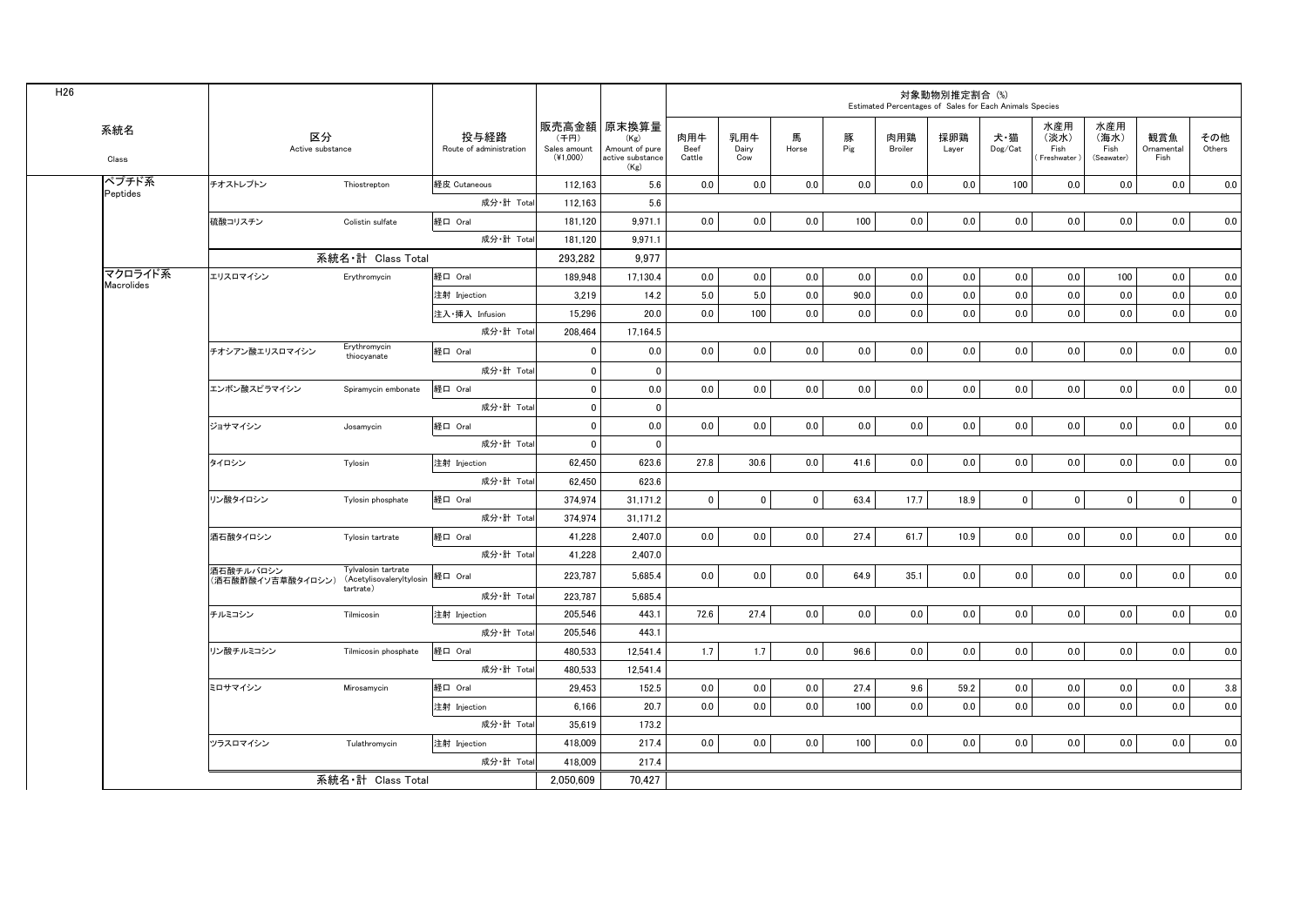|                           |              |                                |                                 |                                    |                                                                   |                       |                     |                |          |                | 対象動物別推定割合 (%) | Estimated Percentages of Sales for Each Animals Species |                                      |                                   |                           |               |
|---------------------------|--------------|--------------------------------|---------------------------------|------------------------------------|-------------------------------------------------------------------|-----------------------|---------------------|----------------|----------|----------------|---------------|---------------------------------------------------------|--------------------------------------|-----------------------------------|---------------------------|---------------|
| 系統名<br>Class              |              | 区分<br>Active substance         | 投与経路<br>Route of administration | (千円)<br>Sales amount<br>$(*1,000)$ | 販売高金額 原末換算量<br>(Kg)<br>Amount of pure<br>active substance<br>(Kg) | 肉用牛<br>Beef<br>Cattle | 乳用牛<br>Dairy<br>Cow | 馬<br>Horse     | 豚<br>Pig | 肉用鶏<br>Broiler | 採卵鶏<br>Layer  | 犬・猫<br>Dog/Cat                                          | 水産用<br>(淡水)<br>Fish<br>(Freshwater ) | 水産用<br>(海水)<br>Fish<br>(Seawater) | 観賞魚<br>Ornamental<br>Fish | その他<br>Others |
| リンコマイシン系<br>Lincosaminids | 塩酸クリンダマイシン   | Clindarnycin HCI               | 経口 Oral                         | 45.045                             | 93.8                                                              | 0.0                   | 0.0                 | 0.0            | 0.0      | 0.0            | 0.0           | 100                                                     | 0.0                                  | 0.0                               | 0.0                       | 0.0           |
|                           |              |                                | 成分·計 Total                      | 45.045                             | 93.8                                                              |                       |                     |                |          |                |               |                                                         |                                      |                                   |                           |               |
|                           | 塩酸リンコマイシン    | Lincomycin HCI                 | 経口 Oral                         | 8.123                              | 957.6                                                             | 0.0                   | 0.0                 | 0.0            | 0.0      | 0.0            | 0.0           | 0.0                                                     | 0.0                                  | 100                               | 0.0                       | 0.0           |
|                           |              |                                | 成分·計 Total                      | 8,123                              | 957.6                                                             |                       |                     |                |          |                |               |                                                         |                                      |                                   |                           |               |
|                           | 塩酸リンコマイシン水和物 | Lincomycin HCl hydrate 経口 Oral |                                 | 370.776                            | 41.912.4                                                          | $\mathbf{0}$          | $\mathbf 0$         | $\overline{0}$ | 83.8     | 2.9            | $\mathbf 0$   | $\mathbf{0}$                                            | $\mathbf 0$                          | 13.4                              | $\mathbf 0$               | $\mathbf 0$   |
|                           |              |                                | 注射 Injection                    | 109,448                            | 299.5                                                             | 0.0                   | 0.0                 | 0.0            | 100      | 0.0            | 0.0           | 0.0                                                     | 0.0                                  | 0.0                               | 0.0                       | 0.0           |
|                           |              |                                | 成分·計 Total                      | 480,225                            | 42,211.9                                                          |                       |                     |                |          |                |               |                                                         |                                      |                                   |                           |               |
|                           |              | 系統名·計 Class Total              |                                 | 533,392                            | 43,263                                                            |                       |                     |                |          |                |               |                                                         |                                      |                                   |                           |               |
| 抗真菌性抗生物質                  | ナイスタチン       | Nystatin                       | 経皮 Cutaneous                    | 112,163                            | 60.2                                                              | 0.0                   | 0.0                 | $0.0\,$        | 0.0      | 0.0            | 0.0           | 100                                                     | 0.0                                  | 0.0                               | 0.0                       | 0.0           |
| Antifungal antibiotics    |              |                                | 成分·計 Total                      | 112,163                            | 60.2                                                              |                       |                     |                |          |                |               |                                                         |                                      |                                   |                           |               |
|                           | ナナフロシン       | Nanafrocin                     | 経皮 Cutaneous                    | 42,000                             | 0.3                                                               | 30.0                  | 70.0                | 0.0            | 0.0      | 0.0            | $0.0\,$       | 0.0                                                     | 0.0                                  | 0.0                               | 0.0                       | 0.0           |
|                           |              |                                | 成分·計 Total                      | 42.000                             | 0.3                                                               |                       |                     |                |          |                |               |                                                         |                                      |                                   |                           |               |
|                           | クロトリマゾール     | Clotrimazole                   | その他 Others                      | 165,500                            | 39.0                                                              | 0.0                   | 0.0                 | 0.0            | 0.0      | 0.0            | 0.0           | 100                                                     | 0.0                                  | 0.0                               | 0.0                       | 0.0           |
|                           |              |                                | 成分·計 Total                      | 165,500                            | 39.0                                                              |                       |                     |                |          |                |               |                                                         |                                      |                                   |                           |               |
|                           | ケトコナゾール      | Ketoconazole                   | 経皮 Cutaneous                    | 105,890                            | 19.8                                                              | 0.0                   | 0.0                 | 0.0            | 0.0      | 0.0            | 0.0           | 100                                                     | 0.0                                  | 0.0                               | 0.0                       | 0.0           |
|                           |              |                                | 成分·計 Total                      | 105,890                            | 19.8                                                              |                       |                     |                |          |                |               |                                                         |                                      |                                   |                           |               |
|                           | ミコナゾール硝酸塩    | Miconazole nitrate             | 経皮 Cutaneous                    | 528,010                            | 910.9                                                             | 0.0                   | 0.0                 | 0.0            | 0.0      | 0.0            | 0.0           | 100                                                     | 0.0                                  | 0.0                               | 0.0                       | 0.0           |
|                           |              |                                | 成分·計 Total                      | 528,010                            | 910.9                                                             |                       |                     |                |          |                |               |                                                         |                                      |                                   |                           |               |
|                           | ピマリシン        | Pimaricin                      | その他 Others                      | 9,280                              | 1.3                                                               | 0.0                   | 0.0                 | $0.0\,$        | 0.0      | 0.0            | 0.0           | 100                                                     | 0.0                                  | 0.0                               | 0.0                       | 0.0           |
|                           |              |                                | 成分·計 Total                      | 9,280                              | 1.3                                                               |                       |                     |                |          |                |               |                                                         |                                      |                                   |                           |               |
|                           |              | 系統名·計 Class Total              |                                 | 962,843                            | 1,031                                                             |                       |                     |                |          |                |               |                                                         |                                      |                                   |                           |               |
| その他の抗生物質                  | クロラムフェニコール   | Chloramphenicol                | 注射 Injection                    | $\mathbf 0$                        | 0.0                                                               | 0.0                   | 0.0                 | 0.0            | 0.0      | 0.0            | 0.0           | 0.0                                                     | 0.0                                  | 0.0                               | 0.0                       | 0.0           |
| Other antibacterials      |              |                                | その他 Others                      | 1,749                              | 0.5                                                               | 0.0                   | 0.0                 | 0.0            | 0.0      | 0.0            | 0.0           | 100                                                     | 0.0                                  | 0.0                               | 0.0                       | 0.0           |
|                           |              |                                | 成分·計 Total                      | 1,749                              | 0.5                                                               |                       |                     |                |          |                |               |                                                         |                                      |                                   |                           |               |
|                           | チアムリン        | Tiamulin                       | 注射 Injection                    | 12,433                             | 58.2                                                              | 0.0                   | 0.0                 | 0.0            | 100      | 0.0            | 0.0           | 0.0                                                     | 0.0                                  | 0.0                               | 0.0                       | 0.0           |
|                           |              |                                | 成分·計 Total                      | 12,433                             | 58.2                                                              |                       |                     |                |          |                |               |                                                         |                                      |                                   |                           |               |
|                           | フマル酸チアムリン    | Tiamulin fumarate              | 経口 Oral                         | 516,326                            | 28,102.9                                                          | 0.0                   | 0.0                 | 0.0            | 100      | 0.0            | 0.0           | 0.0                                                     | 0.0                                  | 0.0                               | 0.0                       | 0.0           |
|                           |              |                                | 注射 Injection                    | 4,157                              | 22.1                                                              | 0.0                   | 0.0                 | 0.0            | 100      | 0.0            | 0.0           | 0.0                                                     | 0.0                                  | 0.0                               | 0.0                       | 0.0           |
|                           |              |                                | 成分·計 Total                      | 520,483                            | 28,125.1                                                          |                       |                     |                |          |                |               |                                                         |                                      |                                   |                           |               |
|                           | 塩酸バルネムリン     | Valnemuline HCI                | 経口 Oral                         | 9,688                              | 58.4                                                              | 0.0                   | 0.0                 | 0.0            | 100      | 0.0            | $0.0\,$       | 0.0                                                     | 0.0                                  | 0.0                               | 0.0                       | 0.0           |
|                           |              |                                | 成分·計 Total                      | 9,688                              | 58.4                                                              |                       |                     |                |          |                |               |                                                         |                                      |                                   |                           |               |
|                           | ビコザマイシン      | Bicozamycin                    | 経口 Oral                         | 5,017                              | 57.8                                                              | 30.0                  | 20.0                | 0.0            | 50.0     | 0.0            | 0.0           | 0.0                                                     | 0.0                                  | 0.0                               | 0.0                       | 0.0           |
|                           |              |                                | 成分·計 Total                      | 5,017                              | 57.8                                                              |                       |                     |                |          |                |               |                                                         |                                      |                                   |                           |               |
|                           | 安息香酸ビコザマイシン  | Bicozamycin benzoate           | 経口 Oral                         | 18,750                             | 158.8                                                             | 0.0                   | 0.0                 | 0.0            | 0.0      | 0.0            | 0.0           | 0.0                                                     | 2.0                                  | 98.0                              | 0.0                       | 0.0           |
|                           |              |                                | 成分·計 Total                      | 18,750                             | 158.8                                                             |                       |                     |                |          |                |               |                                                         |                                      |                                   |                           |               |
|                           |              |                                |                                 |                                    |                                                                   |                       |                     |                |          |                |               |                                                         |                                      |                                   |                           |               |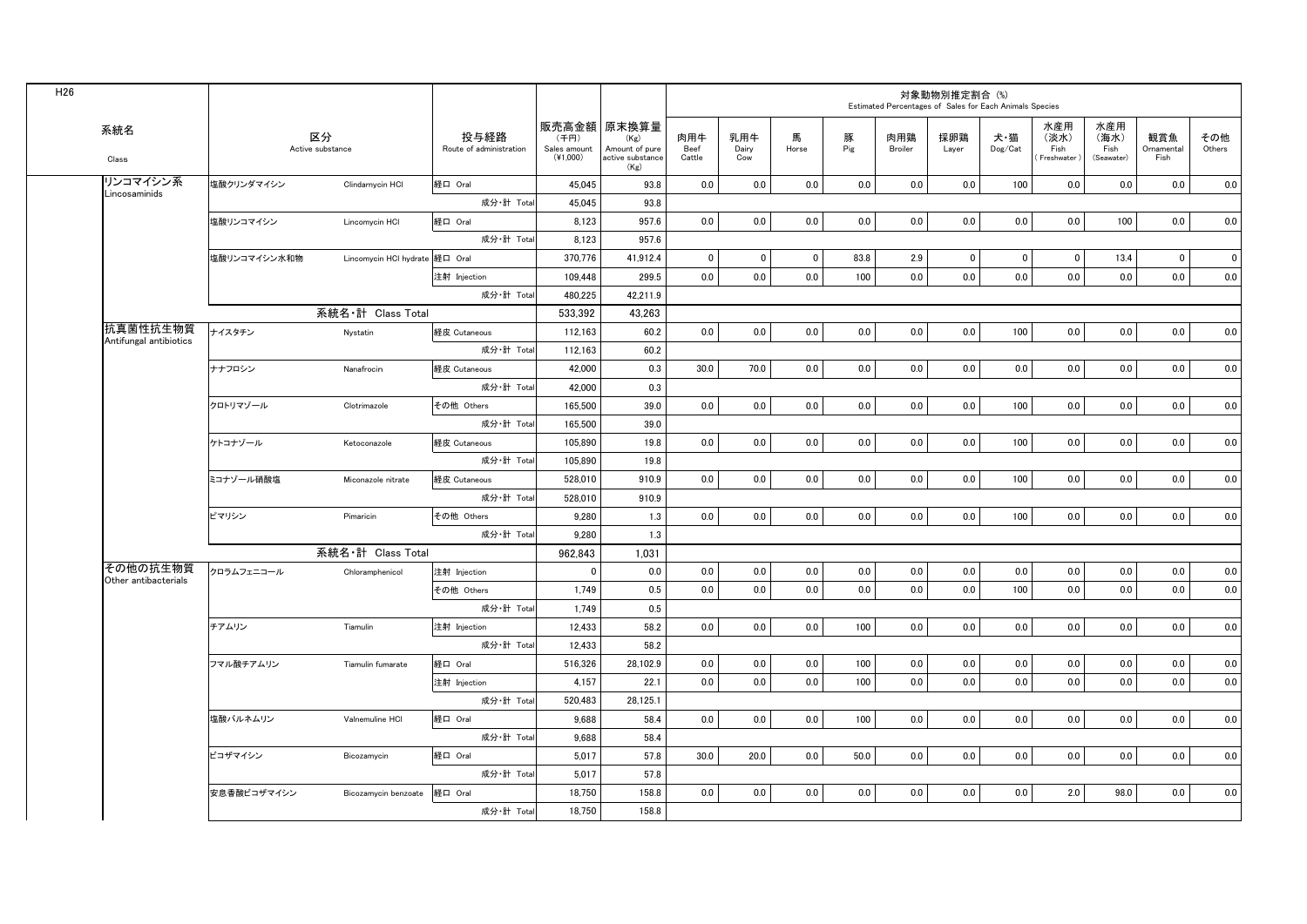| H <sub>26</sub>    |                       |                        |                                            |                                 |                                                 |                                                    |                       |                     |             |          | Estimated Percentages of Sales for Each Animals Species | 対象動物別推定割合 (%) |                |                                   |                                   |                           |               |
|--------------------|-----------------------|------------------------|--------------------------------------------|---------------------------------|-------------------------------------------------|----------------------------------------------------|-----------------------|---------------------|-------------|----------|---------------------------------------------------------|---------------|----------------|-----------------------------------|-----------------------------------|---------------------------|---------------|
|                    | 系統名<br>Class          | 区分<br>Active substance |                                            | 投与経路<br>Route of administration | 販売高金額 原末換算量<br>(千円)<br>Sales amount<br>(41,000) | (Kg)<br>Amount of pure<br>active substance<br>(Kg) | 肉用牛<br>Beef<br>Cattle | 乳用牛<br>Dairy<br>Cow | 馬<br>Horse  | 豚<br>Pig | 肉用鶏<br>Broiler                                          | 採卵鶏<br>Layer  | 犬・猫<br>Dog/Cat | 水産用<br>(淡水)<br>Fish<br>Freshwater | 水産用<br>(海水)<br>Fish<br>(Seawater) | 観賞魚<br>Ornamental<br>Fish | その他<br>Others |
|                    |                       | ホスホマイシンカルシウム           | Fosfomycin potassium                       | 経口 Oral                         | 12.540                                          | 83.9                                               | 100                   | 0.0                 | 0.0         | 0.0      | 0.0                                                     | 0.0           | 0.0            | 0.0                               | 0.0                               | 0.0                       | 0.0           |
|                    |                       |                        |                                            | 成分·計 Total                      | 12,540                                          | 83.9                                               |                       |                     |             |          |                                                         |               |                |                                   |                                   |                           |               |
|                    |                       | ホスホマイシンカルシウム水和物        | Fosfomycin potassium<br>hydrate            | 経口 Oral                         | 9.018                                           | 257.0                                              | 0.0                   | 0.0                 | 0.0         | 0.0      | 0.0                                                     | 0.0           | 0.0            | 0.0                               | 100                               | 0.0                       | 0.0           |
|                    |                       |                        |                                            | 成分·計 Total                      | 9,018                                           | 257.0                                              |                       |                     |             |          |                                                         |               |                |                                   |                                   |                           |               |
|                    |                       | ホスホマイシンナトリウム           | Fosforycin sodium                          | 注射 Injection                    | 14,724                                          | 49.0                                               | 70.0                  | 30.0                | 0.0         | 0.0      | 0.0                                                     | 0.0           | 0.0            | 0.0                               | 0.0                               | 0.0                       | 0.0           |
|                    |                       |                        |                                            | 成分·計 Total                      | 14,724                                          | 49.0                                               |                       |                     |             |          |                                                         |               |                |                                   |                                   |                           |               |
|                    |                       |                        | 系統名·計 Class Total                          |                                 | 604,402                                         | 28.849                                             |                       |                     |             |          |                                                         |               |                |                                   |                                   |                           |               |
| 合成抗菌剤<br>Synthetic | キノロン系<br>Quinolones   | オキソリン酸                 | Oxolinic acid                              | 経口 Oral                         | 63.300                                          | 1.827.7                                            | 0.001                 | 0.001               | 0.0         | 0.0001   | 10.9                                                    | 0.0001        | 0.0            | 10.6                              | 78.4                              | 0.1                       | 0.0           |
| antibacterials     |                       |                        |                                            | その他 Others                      | 21.365                                          | 80.8                                               | 0.0                   | 0.0                 | 0.0         | 0.0      | 0.0                                                     | 0.0           | 0.0            | 30.3                              | 0.0                               | 69.7                      | 0.0           |
|                    |                       |                        |                                            | 成分·計 Total                      | 84,665                                          | 1,908                                              |                       |                     |             |          |                                                         |               |                |                                   |                                   |                           |               |
|                    |                       |                        | 系統名·計 Class Total                          |                                 | 84.665.3                                        | 1.908                                              |                       |                     |             |          |                                                         |               |                |                                   |                                   |                           |               |
|                    | サルファ剤<br>Sulfonamides | スルファキノキサリン             | Sulfaquinoxalin                            | 経口 Oral                         | 2,939                                           | 58.5                                               | 0.0                   | 0.0                 | 0.0         | 0.0      | 100                                                     | 0.0           | 0.0            | 0.0                               | 0.0                               | 0.0                       | 0.0           |
|                    |                       |                        |                                            | 成分·計 Total                      | 2.939                                           | 58.5                                               |                       |                     |             |          |                                                         |               |                |                                   |                                   |                           |               |
|                    |                       | スルファクロルピリダジンナトリウム      | Sulfachlorpyridazine<br>sodium             | 経口 Oral                         | $\mathbf{0}$                                    | 0.0                                                | 0.0                   | 0.0                 | 0.0         | 0.0      | 0.0                                                     | 0.0           | 0.0            | 0.0                               | 0.0                               | 0.0                       | 0.0           |
|                    |                       |                        |                                            | 成分·計 Total                      | $\mathbf 0$                                     | $\mathbf 0$                                        |                       |                     |             |          |                                                         |               |                |                                   |                                   |                           |               |
|                    |                       | スルファジアジン               | Sulfadiazine                               | 経口 Oral                         | 0                                               | 0.0                                                | 0.0                   | 0.0                 | 0.0         | 0.0      | 0.0                                                     | 0.0           | 0.0            | 0.0                               | 0.0                               | 0.0                       | 0.0           |
|                    |                       |                        |                                            | 注射 Injection                    | 16.730                                          | 56.0                                               | 0.0                   | 0.0                 | 0.0         | 0.0      | 0.0                                                     | 0.0           | 100            | 0.0                               | 0.0                               | 0.0                       | 0.0           |
|                    |                       |                        |                                            | 成分·計 Total                      | 16,730                                          | 56.0                                               |                       |                     |             |          |                                                         |               |                |                                   |                                   |                           |               |
|                    |                       | スルファジミジン(スルファメサジン)     | Sulfadimidine(Sulfameth  経口 Oral<br>azine) |                                 | 13,090                                          | 1.042.8                                            | 0.0                   | 0.0                 | 0.0         | 100      | 0.0                                                     | 0.0           | 0.0            | 0.0                               | 0.0                               | 0.0                       | 0.0           |
|                    |                       |                        |                                            | 成分·計 Total                      | 13,090                                          | 1,042.8                                            |                       |                     |             |          |                                                         |               |                |                                   |                                   |                           |               |
|                    |                       | スルファジメトキシン             | Sulfadimethoxine                           | 経口 Oral                         | 13,192                                          | 1.414.6                                            | 0.0                   | 0.0                 | 0.0         | 60.5     | 13.5                                                    | 19.1          | 0.0            | 0.0                               | 0.0                               | 0.0                       | 7.0           |
|                    |                       |                        |                                            | 注射 Injection                    | 19,563                                          | 1,027.6                                            | 25.6                  | 43.8                | 5.6         | 25.0     | 0                                                       | 0             | $\mathbf 0$    | $\mathbf 0$                       | $\mathbf{0}$                      | $\mathbf 0$               | $\mathbf 0$   |
|                    |                       |                        |                                            | 成分·計 Total                      | 32,755                                          | 2.442.2                                            |                       |                     |             |          |                                                         |               |                |                                   |                                   |                           |               |
|                    |                       | スルファジメトキシンナトリウム        | Sulfadimethxine sodium 経口 Oral             |                                 | 2,135                                           | 148.0                                              | 25.0                  | 0                   | $\mathbf 0$ | 50.0     | 25.0                                                    | 0             | $\mathbf 0$    | $\mathbf 0$                       | $\mathbf{0}$                      | $\mathbf 0$               | $\mathbf 0$   |
|                    |                       |                        |                                            | その他 Others                      | 3,080                                           | 28.5                                               | 0.0                   | 0.0                 | 0.0         | 0.0      | 0.0                                                     | 0.0           | 0.0            | 0.0                               | 0.0                               | 100                       | 0.0           |
|                    |                       |                        |                                            | 成分·計 Total                      | 5,215                                           | 176.5                                              |                       |                     |             |          |                                                         |               |                |                                   |                                   |                           |               |
|                    |                       | スルファドキシン               | Sulfadoxine                                | 注射 Injection                    | 32,792                                          | 282.5                                              | 0.0                   | 0.0                 | 0.0         | 100      | 0.0                                                     | 0.0           | 0.0            | 0.0                               | 0.0                               | 0.0                       | 0.0           |
|                    |                       |                        |                                            | 成分·計 Total                      | 32,792                                          | 282.5                                              |                       |                     |             |          |                                                         |               |                |                                   |                                   |                           |               |
|                    |                       | スルファメトキサゾール            | Sulfamethoxazole                           | 経口 Oral                         | 419,356                                         | 63,141.3                                           | $\mathbf 0$           | $\mathbf 0$         | $\mathbf 0$ | 77.3     | 18.0                                                    | 4.7           | $\overline{0}$ | $\mathbf 0$                       | $\mathbf{0}$                      | $\mathbf 0$               | $\mathbf 0$   |
|                    |                       |                        |                                            | 成分·計 Total                      | 419,356                                         | 63,141.3                                           |                       |                     |             |          |                                                         |               |                |                                   |                                   |                           |               |
|                    |                       | スルファメラジンナトリウム          | Sulfamerazine sodium                       | 経口 Oral                         | $\mathbf 0$                                     | 0.0                                                | 0.0                   | 0.0                 | 0.0         | 0.0      | 0.0                                                     | 0.0           | 0.0            | 0.0                               | 0.0                               | 0.0                       | 0.0           |
|                    |                       |                        |                                            | その他 Others                      | 18,194                                          | 355.0                                              | 0.0                   | 0.0                 | 0.0         | 0.0      | 0.0                                                     | 0.0           | 0.0            | 0.0                               | 0.0                               | 100                       | 0.0           |
|                    |                       |                        |                                            | 成分·計 Total                      | 18.194                                          | 355.0                                              |                       |                     |             |          |                                                         |               |                |                                   |                                   |                           |               |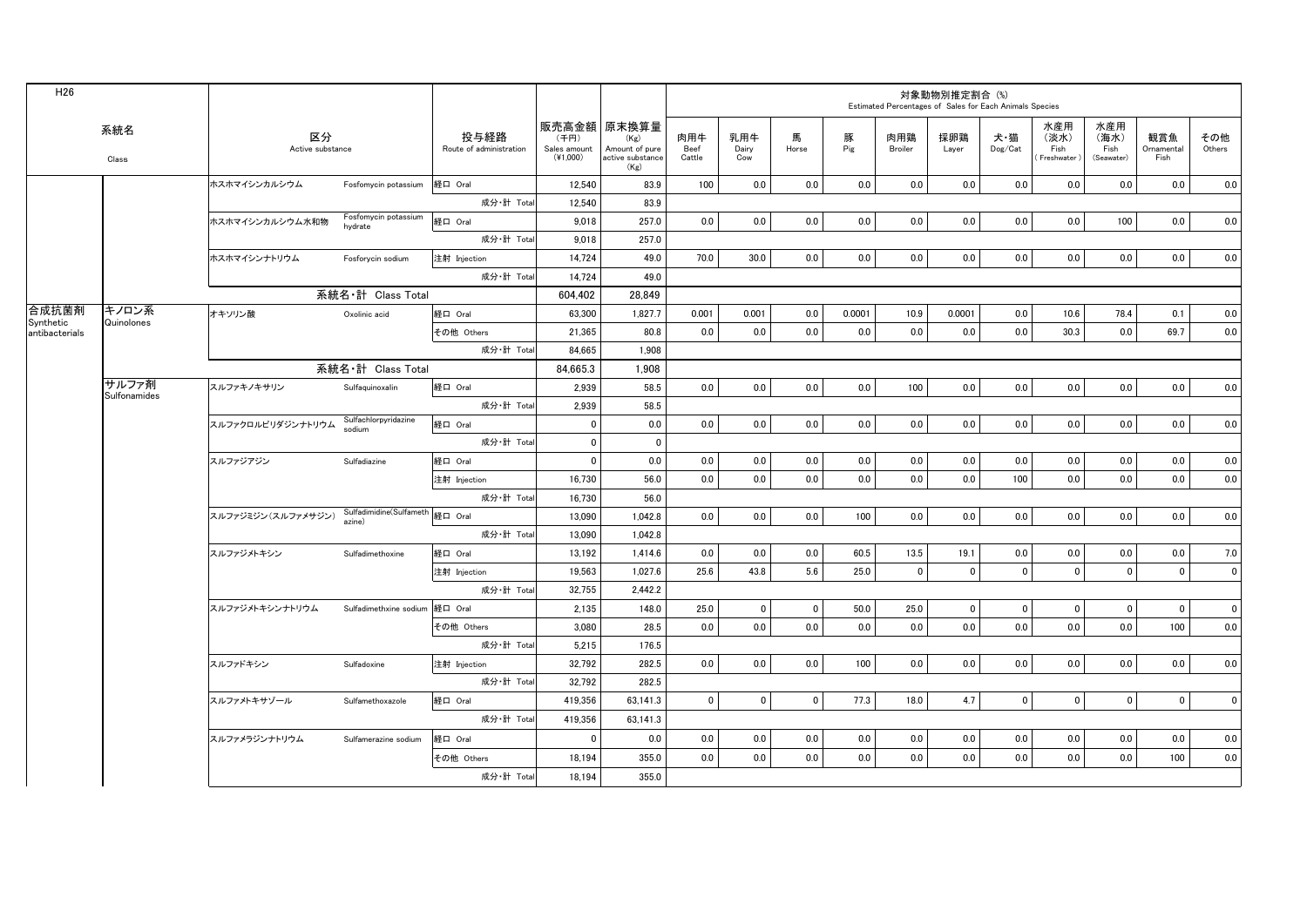| 水産用<br>販売高金額 原末換算量<br>水産用<br>系統名<br>区分<br>投与経路<br>馬<br>豚<br>肉用牛<br>乳用牛<br>採卵鶏<br>犬・猫<br>観賞魚<br>肉用鶏<br>(淡水)<br>(海水)<br>(千円)<br>(Kg)<br>Pig<br>Dog/Cat<br>Active substance<br>Route of administration<br>Beef<br>Fish<br>Fish<br>Ornamental<br>Sales amount<br>Amount of pure<br>Dairy<br>Horse<br>Broiler<br>Layer<br>(41,000)<br>(Seawater)<br>active substance<br>Cattle<br>Cow<br>Freshwater<br>Fish<br>Class<br>(Kg)<br>経口 Oral<br>823.0<br>0.0<br>0.0<br>100<br>0.0<br>0.0<br>0.0<br>0.0<br>スルファモイルダプソン<br>28.399<br>0.0<br>0.0<br>SulfamoyIdapsone<br>注射 Injection<br>0.0<br>0.0<br>100<br>0.0<br>0.0<br>0.0<br>2.036<br>13.8<br>0.0<br>0.0<br>0.0<br>成分·計 Total<br>30,435<br>836.8<br>5.6<br>7.0<br>経口 Oral<br>327,896<br>18,187.9<br>16.6<br>17.4<br>42.0<br>9.5<br>1.2<br>0.6<br>0.0<br>スルファモノメトキシン<br>Sulfamonomethoxin<br>成分·計 Total<br>327.896<br>18,187.9<br>Sulfamonomethoxin<br>経口 Oral<br>0.0<br>0.0<br>0.0<br>3.4<br>2.7<br>0.0<br>75.1<br>18.8<br>スルファモノメトキシン水和物<br>40.699<br>1,855.2<br>0.0<br>hydrate<br>20.0<br>40.0<br>10.0<br>30.0<br>0.0<br>0.0<br>0.0<br>0.0<br>0.0<br>注射 Injection<br>14.480<br>780.6<br>成分·計 Total<br>55,179<br>2,635.8<br>Sulfarnomethoxine<br>経口 Oral<br>5.5<br>5.5<br>0.5<br>9.1<br>0.0<br>0.0<br>3.4<br>44.7<br>31.3<br>スルファモノメトキシンナトリウム<br>83,601<br>8,357.2<br>sodium<br>成分·計 Total<br>83,601<br>8,357.2<br>0.0<br>0.0<br>0.0<br>0.0<br>0.0<br>0.0<br>0.0<br>0.0<br>0.0<br>0.0<br>スルフィソゾールナトリウム<br>経口 Oral<br>$\mathbf 0$<br>Sulfisozole Sodium<br>成分·計 Total<br>$\mathbf{0}$<br>0.0<br>0.0<br>注射 Injection<br>$\mathbf 0$<br>0.0<br>0.0<br>0.0<br>0.0<br>0.0<br>0.0<br>0.0<br>0.0<br>0.0<br>ホモスルファミン<br>Homosulfamine<br>成分·計 Total<br>$\mathbf{0}$<br>$\mathbf{0}$<br>系統名·計 Class Total<br>1.038.181<br>97.573<br>チアンフェニコール系 チアンフェニコール<br>0.0<br>0.0<br>87.1<br>7.4<br>0.0<br>5.5<br>経口 Oral<br>137.108<br>11.870.4<br>0.0<br>0.0<br>0.0<br>Thiamphenicol<br>Thiamphenicol and<br>20.0<br>0.0<br>0.0<br>0.0<br>47,522<br>10.0<br>70.0<br>0.0<br>0.0<br>0.0<br>注射 Injection<br>518.6<br>derivateives<br>成分·計 Total<br>184.630<br>12,389.0<br>経口 Oral<br>856,242<br>9.899.8<br>$\mathbf 0$<br>$\mathbf{0}$<br>$\mathbf 0$<br>63.2<br>8.0<br>$\mathbf 0$<br>$\mathbf 0$<br>0.7<br>2.9<br>フロルフェニコール<br>Florfenicol | その他<br>Others<br>0.0<br>0.0<br>0.0<br>0.0<br>0.0<br>0.0<br>0.0<br>0.0<br>0.0<br>0.0<br>0.0<br>0.0<br>0.0<br>0.0<br>0.0<br>0.0 |  |
|------------------------------------------------------------------------------------------------------------------------------------------------------------------------------------------------------------------------------------------------------------------------------------------------------------------------------------------------------------------------------------------------------------------------------------------------------------------------------------------------------------------------------------------------------------------------------------------------------------------------------------------------------------------------------------------------------------------------------------------------------------------------------------------------------------------------------------------------------------------------------------------------------------------------------------------------------------------------------------------------------------------------------------------------------------------------------------------------------------------------------------------------------------------------------------------------------------------------------------------------------------------------------------------------------------------------------------------------------------------------------------------------------------------------------------------------------------------------------------------------------------------------------------------------------------------------------------------------------------------------------------------------------------------------------------------------------------------------------------------------------------------------------------------------------------------------------------------------------------------------------------------------------------------------------------------------------------------------------------------------------------------------------------------------------------------------------------------------------------------------------------------------------------------------------------------------------------------------------------------------------------------|-------------------------------------------------------------------------------------------------------------------------------|--|
|                                                                                                                                                                                                                                                                                                                                                                                                                                                                                                                                                                                                                                                                                                                                                                                                                                                                                                                                                                                                                                                                                                                                                                                                                                                                                                                                                                                                                                                                                                                                                                                                                                                                                                                                                                                                                                                                                                                                                                                                                                                                                                                                                                                                                                                                  |                                                                                                                               |  |
|                                                                                                                                                                                                                                                                                                                                                                                                                                                                                                                                                                                                                                                                                                                                                                                                                                                                                                                                                                                                                                                                                                                                                                                                                                                                                                                                                                                                                                                                                                                                                                                                                                                                                                                                                                                                                                                                                                                                                                                                                                                                                                                                                                                                                                                                  |                                                                                                                               |  |
|                                                                                                                                                                                                                                                                                                                                                                                                                                                                                                                                                                                                                                                                                                                                                                                                                                                                                                                                                                                                                                                                                                                                                                                                                                                                                                                                                                                                                                                                                                                                                                                                                                                                                                                                                                                                                                                                                                                                                                                                                                                                                                                                                                                                                                                                  |                                                                                                                               |  |
|                                                                                                                                                                                                                                                                                                                                                                                                                                                                                                                                                                                                                                                                                                                                                                                                                                                                                                                                                                                                                                                                                                                                                                                                                                                                                                                                                                                                                                                                                                                                                                                                                                                                                                                                                                                                                                                                                                                                                                                                                                                                                                                                                                                                                                                                  |                                                                                                                               |  |
|                                                                                                                                                                                                                                                                                                                                                                                                                                                                                                                                                                                                                                                                                                                                                                                                                                                                                                                                                                                                                                                                                                                                                                                                                                                                                                                                                                                                                                                                                                                                                                                                                                                                                                                                                                                                                                                                                                                                                                                                                                                                                                                                                                                                                                                                  |                                                                                                                               |  |
|                                                                                                                                                                                                                                                                                                                                                                                                                                                                                                                                                                                                                                                                                                                                                                                                                                                                                                                                                                                                                                                                                                                                                                                                                                                                                                                                                                                                                                                                                                                                                                                                                                                                                                                                                                                                                                                                                                                                                                                                                                                                                                                                                                                                                                                                  |                                                                                                                               |  |
|                                                                                                                                                                                                                                                                                                                                                                                                                                                                                                                                                                                                                                                                                                                                                                                                                                                                                                                                                                                                                                                                                                                                                                                                                                                                                                                                                                                                                                                                                                                                                                                                                                                                                                                                                                                                                                                                                                                                                                                                                                                                                                                                                                                                                                                                  |                                                                                                                               |  |
|                                                                                                                                                                                                                                                                                                                                                                                                                                                                                                                                                                                                                                                                                                                                                                                                                                                                                                                                                                                                                                                                                                                                                                                                                                                                                                                                                                                                                                                                                                                                                                                                                                                                                                                                                                                                                                                                                                                                                                                                                                                                                                                                                                                                                                                                  |                                                                                                                               |  |
|                                                                                                                                                                                                                                                                                                                                                                                                                                                                                                                                                                                                                                                                                                                                                                                                                                                                                                                                                                                                                                                                                                                                                                                                                                                                                                                                                                                                                                                                                                                                                                                                                                                                                                                                                                                                                                                                                                                                                                                                                                                                                                                                                                                                                                                                  |                                                                                                                               |  |
|                                                                                                                                                                                                                                                                                                                                                                                                                                                                                                                                                                                                                                                                                                                                                                                                                                                                                                                                                                                                                                                                                                                                                                                                                                                                                                                                                                                                                                                                                                                                                                                                                                                                                                                                                                                                                                                                                                                                                                                                                                                                                                                                                                                                                                                                  |                                                                                                                               |  |
|                                                                                                                                                                                                                                                                                                                                                                                                                                                                                                                                                                                                                                                                                                                                                                                                                                                                                                                                                                                                                                                                                                                                                                                                                                                                                                                                                                                                                                                                                                                                                                                                                                                                                                                                                                                                                                                                                                                                                                                                                                                                                                                                                                                                                                                                  |                                                                                                                               |  |
|                                                                                                                                                                                                                                                                                                                                                                                                                                                                                                                                                                                                                                                                                                                                                                                                                                                                                                                                                                                                                                                                                                                                                                                                                                                                                                                                                                                                                                                                                                                                                                                                                                                                                                                                                                                                                                                                                                                                                                                                                                                                                                                                                                                                                                                                  |                                                                                                                               |  |
|                                                                                                                                                                                                                                                                                                                                                                                                                                                                                                                                                                                                                                                                                                                                                                                                                                                                                                                                                                                                                                                                                                                                                                                                                                                                                                                                                                                                                                                                                                                                                                                                                                                                                                                                                                                                                                                                                                                                                                                                                                                                                                                                                                                                                                                                  |                                                                                                                               |  |
|                                                                                                                                                                                                                                                                                                                                                                                                                                                                                                                                                                                                                                                                                                                                                                                                                                                                                                                                                                                                                                                                                                                                                                                                                                                                                                                                                                                                                                                                                                                                                                                                                                                                                                                                                                                                                                                                                                                                                                                                                                                                                                                                                                                                                                                                  |                                                                                                                               |  |
|                                                                                                                                                                                                                                                                                                                                                                                                                                                                                                                                                                                                                                                                                                                                                                                                                                                                                                                                                                                                                                                                                                                                                                                                                                                                                                                                                                                                                                                                                                                                                                                                                                                                                                                                                                                                                                                                                                                                                                                                                                                                                                                                                                                                                                                                  |                                                                                                                               |  |
|                                                                                                                                                                                                                                                                                                                                                                                                                                                                                                                                                                                                                                                                                                                                                                                                                                                                                                                                                                                                                                                                                                                                                                                                                                                                                                                                                                                                                                                                                                                                                                                                                                                                                                                                                                                                                                                                                                                                                                                                                                                                                                                                                                                                                                                                  |                                                                                                                               |  |
|                                                                                                                                                                                                                                                                                                                                                                                                                                                                                                                                                                                                                                                                                                                                                                                                                                                                                                                                                                                                                                                                                                                                                                                                                                                                                                                                                                                                                                                                                                                                                                                                                                                                                                                                                                                                                                                                                                                                                                                                                                                                                                                                                                                                                                                                  | 0.0<br>0.0                                                                                                                    |  |
|                                                                                                                                                                                                                                                                                                                                                                                                                                                                                                                                                                                                                                                                                                                                                                                                                                                                                                                                                                                                                                                                                                                                                                                                                                                                                                                                                                                                                                                                                                                                                                                                                                                                                                                                                                                                                                                                                                                                                                                                                                                                                                                                                                                                                                                                  | 0.0<br>0.0                                                                                                                    |  |
|                                                                                                                                                                                                                                                                                                                                                                                                                                                                                                                                                                                                                                                                                                                                                                                                                                                                                                                                                                                                                                                                                                                                                                                                                                                                                                                                                                                                                                                                                                                                                                                                                                                                                                                                                                                                                                                                                                                                                                                                                                                                                                                                                                                                                                                                  |                                                                                                                               |  |
|                                                                                                                                                                                                                                                                                                                                                                                                                                                                                                                                                                                                                                                                                                                                                                                                                                                                                                                                                                                                                                                                                                                                                                                                                                                                                                                                                                                                                                                                                                                                                                                                                                                                                                                                                                                                                                                                                                                                                                                                                                                                                                                                                                                                                                                                  | $\mathbf 0$<br>25.1                                                                                                           |  |
| 23.3<br>22.5<br>54.1<br>0.0<br>0.0<br>注射 Injection<br>708,613<br>3,861.0<br>0.0<br>0.0<br>0.0<br>0.0                                                                                                                                                                                                                                                                                                                                                                                                                                                                                                                                                                                                                                                                                                                                                                                                                                                                                                                                                                                                                                                                                                                                                                                                                                                                                                                                                                                                                                                                                                                                                                                                                                                                                                                                                                                                                                                                                                                                                                                                                                                                                                                                                             | 0.0<br>0.0                                                                                                                    |  |
| 0.0<br>0.0<br>0.0<br>0.0<br>0.0<br>0.0<br>その他 Others<br>$\mathbf{0}$<br>0.0<br>0.0<br>0.0<br>0.0                                                                                                                                                                                                                                                                                                                                                                                                                                                                                                                                                                                                                                                                                                                                                                                                                                                                                                                                                                                                                                                                                                                                                                                                                                                                                                                                                                                                                                                                                                                                                                                                                                                                                                                                                                                                                                                                                                                                                                                                                                                                                                                                                                 | 0.0<br>0.0                                                                                                                    |  |
| 成分·計 Total<br>1,564,855<br>13,760.8                                                                                                                                                                                                                                                                                                                                                                                                                                                                                                                                                                                                                                                                                                                                                                                                                                                                                                                                                                                                                                                                                                                                                                                                                                                                                                                                                                                                                                                                                                                                                                                                                                                                                                                                                                                                                                                                                                                                                                                                                                                                                                                                                                                                                              |                                                                                                                               |  |
| 系統名·計 Class Total<br>1,749,485<br>26.150                                                                                                                                                                                                                                                                                                                                                                                                                                                                                                                                                                                                                                                                                                                                                                                                                                                                                                                                                                                                                                                                                                                                                                                                                                                                                                                                                                                                                                                                                                                                                                                                                                                                                                                                                                                                                                                                                                                                                                                                                                                                                                                                                                                                                         |                                                                                                                               |  |
| フラン系<br>0.0<br>0.0<br>0.0<br>0.0<br>$0.0\,$<br>0.0<br>0.0<br>0.0<br>ニトロフラゾン<br>その他 Others<br>0.0<br>18.454<br>358.9<br>Nitrofurazone<br>Furan and derivatives                                                                                                                                                                                                                                                                                                                                                                                                                                                                                                                                                                                                                                                                                                                                                                                                                                                                                                                                                                                                                                                                                                                                                                                                                                                                                                                                                                                                                                                                                                                                                                                                                                                                                                                                                                                                                                                                                                                                                                                                                                                                                                    | 100<br>0.0                                                                                                                    |  |
| 成分·計 Total<br>18.454<br>358.9                                                                                                                                                                                                                                                                                                                                                                                                                                                                                                                                                                                                                                                                                                                                                                                                                                                                                                                                                                                                                                                                                                                                                                                                                                                                                                                                                                                                                                                                                                                                                                                                                                                                                                                                                                                                                                                                                                                                                                                                                                                                                                                                                                                                                                    |                                                                                                                               |  |
| Nifurstyrenic acid<br>経口 Oral<br>12,026<br>279.5<br>0.0<br>0.0<br>0.0<br>0.0<br>0.0<br>0.0<br>0.0<br>71.8<br>ニフルスチレン酸ナトリウム<br>0.0<br>sodium                                                                                                                                                                                                                                                                                                                                                                                                                                                                                                                                                                                                                                                                                                                                                                                                                                                                                                                                                                                                                                                                                                                                                                                                                                                                                                                                                                                                                                                                                                                                                                                                                                                                                                                                                                                                                                                                                                                                                                                                                                                                                                                      | 28.2<br>0.0                                                                                                                   |  |
| 0.0<br>0.0<br>69,232<br>0.0<br>0.0<br>0.0<br>0.0<br>0.0<br>0.0<br>83.0<br>その他 Others<br>1,117.4                                                                                                                                                                                                                                                                                                                                                                                                                                                                                                                                                                                                                                                                                                                                                                                                                                                                                                                                                                                                                                                                                                                                                                                                                                                                                                                                                                                                                                                                                                                                                                                                                                                                                                                                                                                                                                                                                                                                                                                                                                                                                                                                                                  | 17.0<br>0.0                                                                                                                   |  |
| 成分·計 Total<br>81.257<br>1.396.9                                                                                                                                                                                                                                                                                                                                                                                                                                                                                                                                                                                                                                                                                                                                                                                                                                                                                                                                                                                                                                                                                                                                                                                                                                                                                                                                                                                                                                                                                                                                                                                                                                                                                                                                                                                                                                                                                                                                                                                                                                                                                                                                                                                                                                  |                                                                                                                               |  |
| 系統名·計 Class Total<br>99.711<br>1.756                                                                                                                                                                                                                                                                                                                                                                                                                                                                                                                                                                                                                                                                                                                                                                                                                                                                                                                                                                                                                                                                                                                                                                                                                                                                                                                                                                                                                                                                                                                                                                                                                                                                                                                                                                                                                                                                                                                                                                                                                                                                                                                                                                                                                             |                                                                                                                               |  |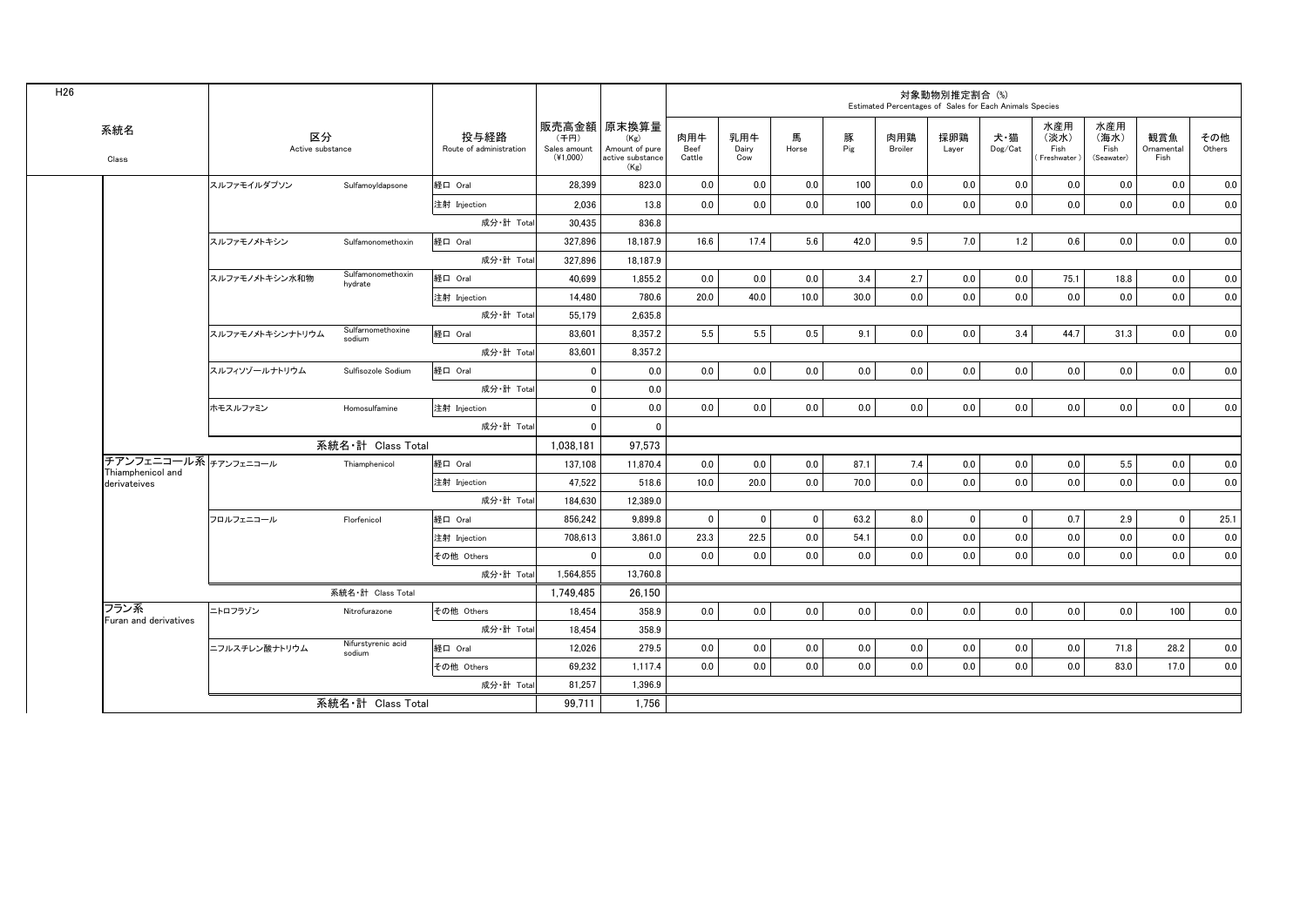| H <sub>26</sub> |                                   |                         |                               |                                 |                                    |                                                                   |                       |                     |             |          | Estimated Percentages of Sales for Each Animals Species | 対象動物別推定割合 (%) |                |                                   |                                   |                           |               |
|-----------------|-----------------------------------|-------------------------|-------------------------------|---------------------------------|------------------------------------|-------------------------------------------------------------------|-----------------------|---------------------|-------------|----------|---------------------------------------------------------|---------------|----------------|-----------------------------------|-----------------------------------|---------------------------|---------------|
|                 | 系統名<br>Class                      |                         | 区分<br>Active substance        | 投与経路<br>Route of administration | (千円)<br>Sales amount<br>$(*1.000)$ | 販売高金額 原末換算量<br>(Kg)<br>Amount of pure<br>active substance<br>(Kg) | 肉用牛<br>Beef<br>Cattle | 乳用牛<br>Dairy<br>Cow | 馬<br>Horse  | 豚<br>Pig | 肉用鶏<br>Broiler                                          | 採卵鶏<br>Layer  | 犬・猫<br>Dog/Cat | 水産用<br>(淡水)<br>Fish<br>Freshwater | 水産用<br>(海水)<br>Fish<br>(Seawater) | 観賞魚<br>Ornamental<br>Fish | その他<br>Others |
|                 | フルオロキノロン系                         | エンロフロキサシン               | Enrofloxacin                  | 経口 Oral                         | 810,704                            | 1,346.1                                                           | 1.4                   | 0.6                 | 0.0         | 0.0      | 64.9                                                    | 0.0           | 33.2           | 0.0                               | 0.0                               | 0.0                       | 0.0           |
|                 | Fluoroquinolones                  |                         |                               | 注射 Injection                    | 797,777                            | 852.0                                                             | 27.7                  | 36.2                | $\mathbf 0$ | 28.1     | 0                                                       | $\mathbf 0$   | 8.0            | $\mathbf 0$                       | $\mathbf 0$                       | $\mathbf 0$               | $\mathbf 0$   |
|                 |                                   |                         |                               | 成分·計 Total                      | 1,608,481                          | 2,198.1                                                           |                       |                     |             |          |                                                         |               |                |                                   |                                   |                           |               |
|                 |                                   | オフロキサシン                 | Ofloxacin                     | 経口 Oral                         | 148,213                            | 568.4                                                             | 0.0                   | 0.0                 | 0.0         | 0.0      | 71.4                                                    | 17.8          | 10.8           | 0.0                               | 0.0                               | 0.0                       | 0.0           |
|                 |                                   |                         |                               | 経皮 Cutaneous                    | 105,890                            | 19.8                                                              | 0.0                   | 0.0                 | 0.0         | 0.0      | 0.0                                                     | 0.0           | 100            | 0.0                               | 0.0                               | 0.0                       | 0.0           |
|                 |                                   |                         |                               | 成分·計 Total                      | 254,103                            | 588.2                                                             |                       |                     |             |          |                                                         |               |                |                                   |                                   |                           |               |
|                 |                                   | オルビフロキサシン               | Orbifloxacin                  | 経口 Oral                         | 296,562                            | 228.5                                                             | 0.0                   | 0.0                 | 0.0         | 0.0      | 0.0                                                     | 0.0           | 100            | 0.0                               | 0.0                               | 0.0                       | 0.0           |
|                 |                                   |                         |                               | 注射 Injection                    | 250,316                            | 488.9                                                             | 0.0                   | 28.5                | 0.0         | 66.5     | 0.0                                                     | 0.0           | 5.0            | 0.0                               | 0.0                               | 0.0                       | 0.0           |
|                 |                                   |                         |                               | 経皮 Cutaneous                    | 302.210                            | 23.2                                                              | 0.0                   | 0.0                 | 0.0         | 0.0      | 0.0                                                     | 0.0           | 100            | 0.0                               | 0.0                               | 0.0                       | 0.0           |
|                 |                                   |                         |                               | 成分·計 Total                      | 849,088                            | 740.6                                                             |                       |                     |             |          |                                                         |               |                |                                   |                                   |                           |               |
|                 |                                   | ジフロキサシン                 | Difloxacin                    | 経口 Oral                         | 0                                  | 0.0                                                               | 0.0                   | 0.0                 | 0.0         | 0.0      | 0.0                                                     | 0.0           | 0.0            | 0.0                               | 0.0                               | 0.0                       | 0.0           |
|                 |                                   |                         | 成分·計 Total                    | $\mathbf{0}$                    | 0.0                                |                                                                   |                       |                     |             |          |                                                         |               |                |                                   |                                   |                           |               |
|                 |                                   | ノルフロキサシン<br>Norfloxacin |                               | 経口 Oral                         | 62,259                             | 1,729.8                                                           | $\mathbf 0$           | $\mathbf{0}$        | $\mathbf 0$ | 48.5     | 41.2                                                    | 10.3          | $\overline{0}$ | $\mathbf 0$                       | $\overline{0}$                    | $\mathbf 0$               | $\mathbf 0$   |
|                 |                                   |                         |                               | 成分·計 Total                      | 62,259                             | 1,729.8                                                           |                       |                     |             |          |                                                         |               |                |                                   |                                   |                           |               |
|                 |                                   | マルボフロキサシン               | Marbofloxacin                 | 経口 Oral                         | 45.581                             | 24.9                                                              | 0.0                   | 0.0                 | 0.0         | 0.0      | 0.0                                                     | 0.0           | 100            | 0.0                               | 0.0                               | 0.0                       | 0.0           |
|                 |                                   |                         |                               | 注射 Injection                    | 492,341                            | 290.8                                                             | 63.9                  | 0.0                 | 0.0         | 36.1     | 0.0                                                     | 0.0           | 0.0            | 0.0                               | 0.0                               | 0.0                       | 0.0           |
|                 |                                   |                         |                               | 成分·計 Total                      | 537,922                            | 315.7                                                             |                       |                     |             |          |                                                         |               |                |                                   |                                   |                           |               |
|                 |                                   | メシル酸ダノフロキサシン            | Danofloxacin mesilate         | 注射 Injection                    | 87.293                             | 54.7                                                              | 40.0                  | 20.0                | 0.0         | 40.0     | 0.0                                                     | 0.0           | 0.0            | 0.0                               | 0.0                               | 0.0                       | 0.0           |
|                 |                                   |                         |                               | 成分·計 Total                      | 87.293                             | 54.7                                                              |                       |                     |             |          |                                                         |               |                |                                   |                                   |                           |               |
|                 |                                   | 塩酸ロメフロキサシン              | Lomefloxacin<br>hydrochloride | その他 Others                      | 67,872                             | 3.5                                                               | 0.0                   | 0.0                 | 0.0         | 0.0      | 0.0                                                     | 0.0           | 100            | 0.0                               | 0.0                               | 0.0                       | 0.0           |
|                 |                                   |                         |                               | 成分·計 Total                      | 67.872                             | 3.5                                                               |                       |                     |             |          |                                                         |               |                |                                   |                                   |                           |               |
|                 |                                   |                         | 系統名·計 Class Total             |                                 | 3,467,017                          | 5.630                                                             |                       |                     |             |          |                                                         |               |                |                                   |                                   |                           |               |
|                 | その他の合成抗菌剤オルメトプリム                  |                         | Ormetoprim                    | 経口 Oral                         | 155,933                            | 1,172.9                                                           | 35.0                  | 35.0                | 0.0         | 16.7     | 10.2                                                    | 0.0           | 0.0            | 3.1                               | 0.0                               | 0.0                       | 0.0           |
|                 | Other synthetic<br>antibacterials |                         |                               | 成分·計 Total                      | 155.933                            | 1.172.9                                                           |                       |                     |             |          |                                                         |               |                |                                   |                                   |                           |               |
|                 |                                   | トリメトプリム                 | Trimethoprim                  | 経口 Oral                         | 426.873                            | 12,723.4                                                          | 0.0                   | 0.0                 | 0.0         | 77.2     | 18.0                                                    | 4.9           | 0.0            | 0.0                               | 0.0                               | 0.0                       | 0.0           |
|                 |                                   |                         |                               | 注射 Injection                    | 51,525                             | 74.4                                                              | 0.0                   | 0.0                 | 0.0         | 84.9     | 0.0                                                     | 0.0           | 15.1           | 0.0                               | 0.0                               | 0.0                       | 0.0           |
|                 |                                   |                         |                               | 成分·計 Total                      | 478,398                            | 12,797.8                                                          |                       |                     |             |          |                                                         |               |                |                                   |                                   |                           |               |
|                 |                                   |                         | 系統名·計 Class Total             |                                 | 634.331                            | 13.971                                                            |                       |                     |             |          |                                                         |               |                |                                   |                                   |                           |               |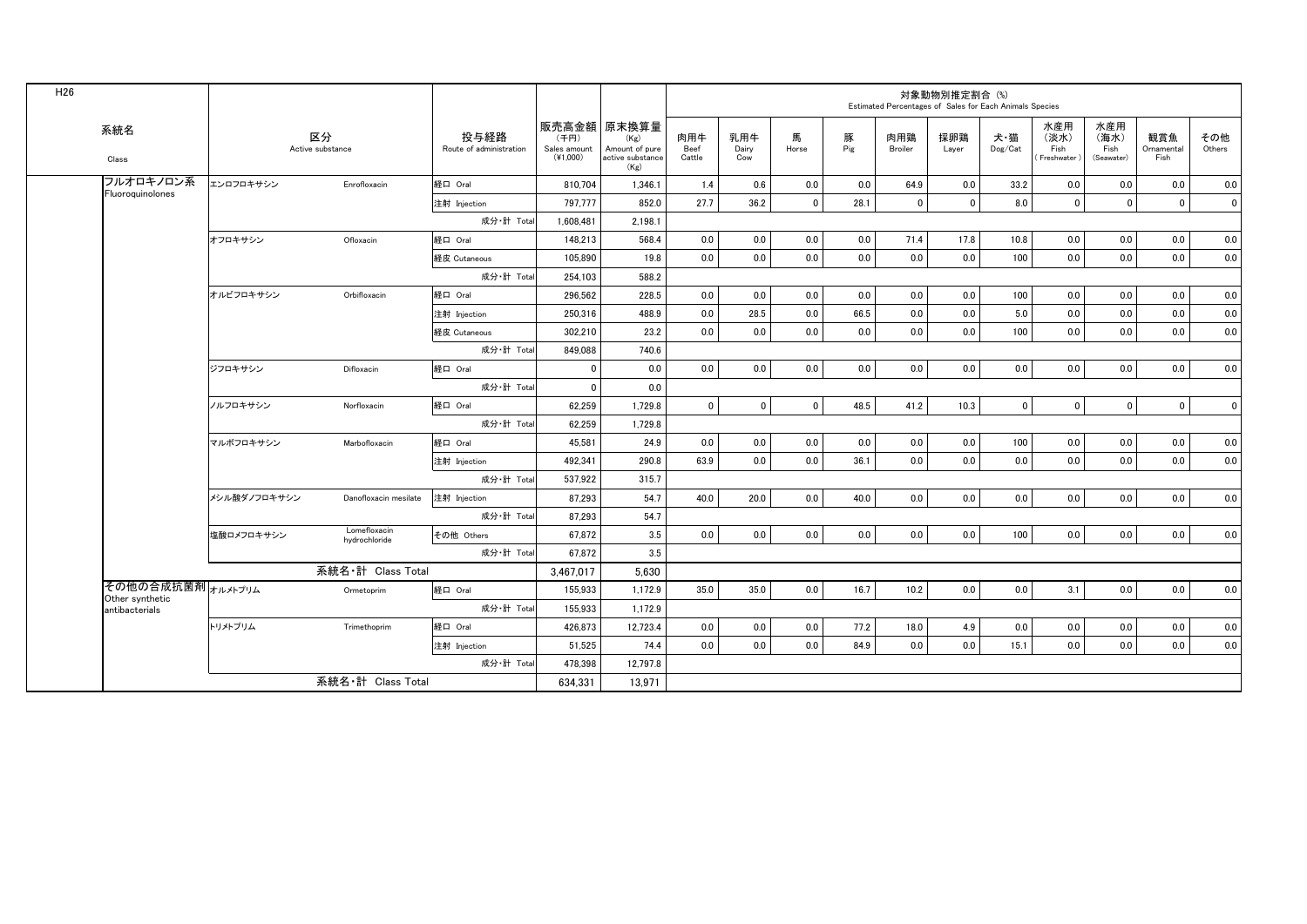|                                 |             |                        |                                 |                                    |                                                                   |                       |                     |            |          |                | 対象動物別推定割合(%) | Estimated Percentages of Sales for Each Animals Species |                                   |                                   |                           |               |
|---------------------------------|-------------|------------------------|---------------------------------|------------------------------------|-------------------------------------------------------------------|-----------------------|---------------------|------------|----------|----------------|--------------|---------------------------------------------------------|-----------------------------------|-----------------------------------|---------------------------|---------------|
| 系統名<br>Class                    |             | 区分<br>Active substance | 投与経路<br>Route of administration | (千円)<br>Sales amount<br>$(*1,000)$ | 販売高金額 原末換算量<br>(Kg)<br>Amount of pure<br>active substance<br>(Kg) | 肉用牛<br>Beef<br>Cattle | 乳用牛<br>Dairy<br>Cow | 馬<br>Horse | 豚<br>Pig | 肉用鶏<br>Broiler | 採卵鶏<br>Layer | 犬・猫<br>Dog/Cat                                          | 水産用<br>(淡水)<br>Fish<br>Freshwater | 水産用<br>(海水)<br>Fish<br>(Seawater) | 観賞魚<br>Ornamental<br>Fish | その他<br>Others |
| アベルメクチン系                        | イベルメクチン     | Ivermectin             | 経口 Oral                         | 1.499.997                          | 348.1                                                             | 0.0                   | 0.0                 | 4.0        | 48.0     | 0.0            | 0.0          | 48.0                                                    | 0.0                               | 0.0                               | 0.0                       | 0.0           |
| Avermectins                     |             |                        | 注射 Injection                    | 161,220                            | 44.1                                                              | 23.2                  | 23.5                | 0.0        | 53.3     | 0.0            | 0.0          | 0.0                                                     | 0.0                               | 0.0                               | 0.0                       | 0.0           |
|                                 |             |                        | 経皮 Cutaneous                    | 544,916                            | 288.1                                                             | 64.4                  | 35.6                | 0.0        | 0.0      | 0.0            | 0.0          | 0.03                                                    | 0.0                               | 0.0                               | 0.0                       | 0.0           |
|                                 |             |                        | 成分·計 Total                      | 2.206.133                          | 680.2                                                             |                       |                     |            |          |                |              |                                                         |                                   |                                   |                           |               |
|                                 | エプリノメクチン    | Eprinomectin           | 経皮 Cutaneous                    | 15,898                             | 4.9                                                               | 0.0                   | 100                 | 0.0        | 0.0      | 0.0            | 0.0          | 0.0                                                     | 0.0                               | 0.0                               | 0.0                       | 0.0           |
|                                 |             |                        | 成分·計 Total                      | 15,898                             | 4.9                                                               |                       |                     |            |          |                |              |                                                         |                                   |                                   |                           |               |
|                                 | セラメクチン      | Selamectin             | 経皮 Cutaneous                    | 1,037,450                          | 85.8                                                              | 0.0                   | 0.0                 | 0.0        | 0.0      | 0.0            | 0.0          | 100                                                     | 0.0                               | 0.0                               | 0.0                       | 0.0           |
|                                 |             |                        | 成分·計 Total                      | 1,037,450                          | 85.8                                                              |                       |                     |            |          |                |              |                                                         |                                   |                                   |                           |               |
|                                 | ドラメクチン      | Doramectin             | 注射 Injection                    | 80.676                             | 10.7                                                              | 5.0                   | 0.0                 | 0.0        | 95.0     | 0.0            | 0.0          | 0.0                                                     | 0.0                               | 0.0                               | 0.0                       | 0.0           |
|                                 |             |                        | 成分·計 Total                      | 80,676                             | 10.7                                                              |                       |                     |            |          |                |              |                                                         |                                   |                                   |                           |               |
|                                 | ミルベマイシンオキシム | Miblemycin oxime       | 経口 Oral                         | 1,467,296                          | 30.2                                                              | 0.0                   | 0.0                 | 0.0        | 0.0      | 0.0            | 0.0          | 100                                                     | 0.0                               | 0.0                               | 0.0                       | 0.0           |
|                                 |             |                        | 成分·計 Total                      | 1,467,296                          | 30.2                                                              |                       |                     |            |          |                |              |                                                         |                                   |                                   |                           |               |
|                                 | モキシデクチン     | Moxidectin             | 経口 Oral                         | 170,678                            | 0.04                                                              | 0.0                   | 0.0                 | 0.0        | 0.0      | 0.0            | 0.0          | 100                                                     | 0.0                               | 0.0                               | 0.0                       | 0.0           |
|                                 |             |                        | 注射 Injection                    | 282.198                            | 1.0                                                               | 0.0                   | 0.0                 | 0.0        | 0.0      | 0.0            | 0.0          | 100                                                     | 0.0                               | 0.0                               | 0.0                       | 0.0           |
|                                 |             |                        | 経皮 Cutaneous                    | 6,951                              | 2.8                                                               | 100                   | 0.0                 | 0.0        | 0.0      | 0.0            | 0.0          | 0.0                                                     | 0.0                               | 0.0                               | 0.0                       | 0.0           |
|                                 |             |                        | 成分·計 Total                      | 459,827                            | 3.8                                                               |                       |                     |            |          |                |              |                                                         |                                   |                                   |                           |               |
|                                 |             | 系統名·計 Class Total      |                                 | 5.267.281                          | 816                                                               |                       |                     |            |          |                |              |                                                         |                                   |                                   |                           |               |
| チアベンダゾール系                       | トリクラベンダゾール  | Triclabendazole        | 経口 Oral                         | 2.618                              | 57.8                                                              | 99.0                  | 1.0                 | 0.0        | 0.0      | 0.0            | 0.0          | 0.0                                                     | 0.0                               | 0.0                               | 0.0                       | 0.0           |
| Tiabendazole and<br>derivatives |             |                        | 成分·計 Total                      | 2,618                              | 57.8                                                              |                       |                     |            |          |                |              |                                                         |                                   |                                   |                           |               |
|                                 | フェンベンダゾール   | Fenbendazol            | 経口 Oral                         | 232,755                            | 3,103.4                                                           | 0.0                   | 0.0                 | 0.0        | 100      | 0.0            | 0.0          | 0.0                                                     | 0.0                               | 0.0                               | 0.0                       | 0.0           |
|                                 |             |                        | 成分·計 Total                      | 232.755                            | 3,103.4                                                           |                       |                     |            |          |                |              |                                                         |                                   |                                   |                           |               |
|                                 | フルベンダゾール    | Flubendazole           | 経口 Oral                         | 16.929                             | 223.9                                                             | 0.0                   | 0.0                 | 0.0        | 100      | 0.0            | 0.0          | 0.0                                                     | 0.0                               | 0.0                               | 0.0                       | 0.0           |
|                                 |             |                        | 成分·計 Total                      | 16,929                             | 223.9                                                             |                       |                     |            |          |                |              |                                                         |                                   |                                   |                           |               |
|                                 |             | 系統名·計 Class Total      |                                 | 252,302                            | 3,385                                                             |                       |                     |            |          |                |              |                                                         |                                   |                                   |                           |               |
| ピペラジン系<br>Piperazines           | アジピン酸ピペラジン  | Piperazine adipate     | 経口 Oral                         | 0                                  | 0.0                                                               | 0.0                   | 0.0                 | 0.0        | 0.0      | 0.0            | 0.0          | 0.0                                                     | 0.0                               | 0.0                               | 0.0                       | 0.0           |
|                                 |             |                        | 成分·計 Total                      | $\mathbf{0}$                       | 0.0                                                               |                       |                     |            |          |                |              |                                                         |                                   |                                   |                           |               |
|                                 | クエン酸ピペラジン   | Piperazine citrate     | 経口 Oral                         | 19,445                             | 285.6                                                             | 0.0                   | 0.0                 | 0.0        | 0.0      | 0.0            | 0.0          | 100                                                     | 0.0                               | 0.0                               | 0.0                       | 0.0           |
|                                 |             |                        | 成分·計 Total                      | 19,445                             | 285.6                                                             |                       |                     |            |          |                |              |                                                         |                                   |                                   |                           |               |
|                                 | リン酸ピペラジン    | Piperazine sulfate     | 経口 Oral                         | 4,043                              | 104.0                                                             | 0.0                   | 0.0                 | 0.0        | 0.0      | 0.0            | 0.0          | 0.0                                                     | 0.0                               | 0.0                               | 0.0                       | 100           |
|                                 |             |                        | 成分·計 Total                      | 4.043                              | 104.0                                                             |                       |                     |            |          |                |              |                                                         |                                   |                                   |                           |               |
|                                 |             | 系統名·計 Class Total      |                                 | 23.488                             | 390                                                               |                       |                     |            |          |                |              |                                                         |                                   |                                   |                           |               |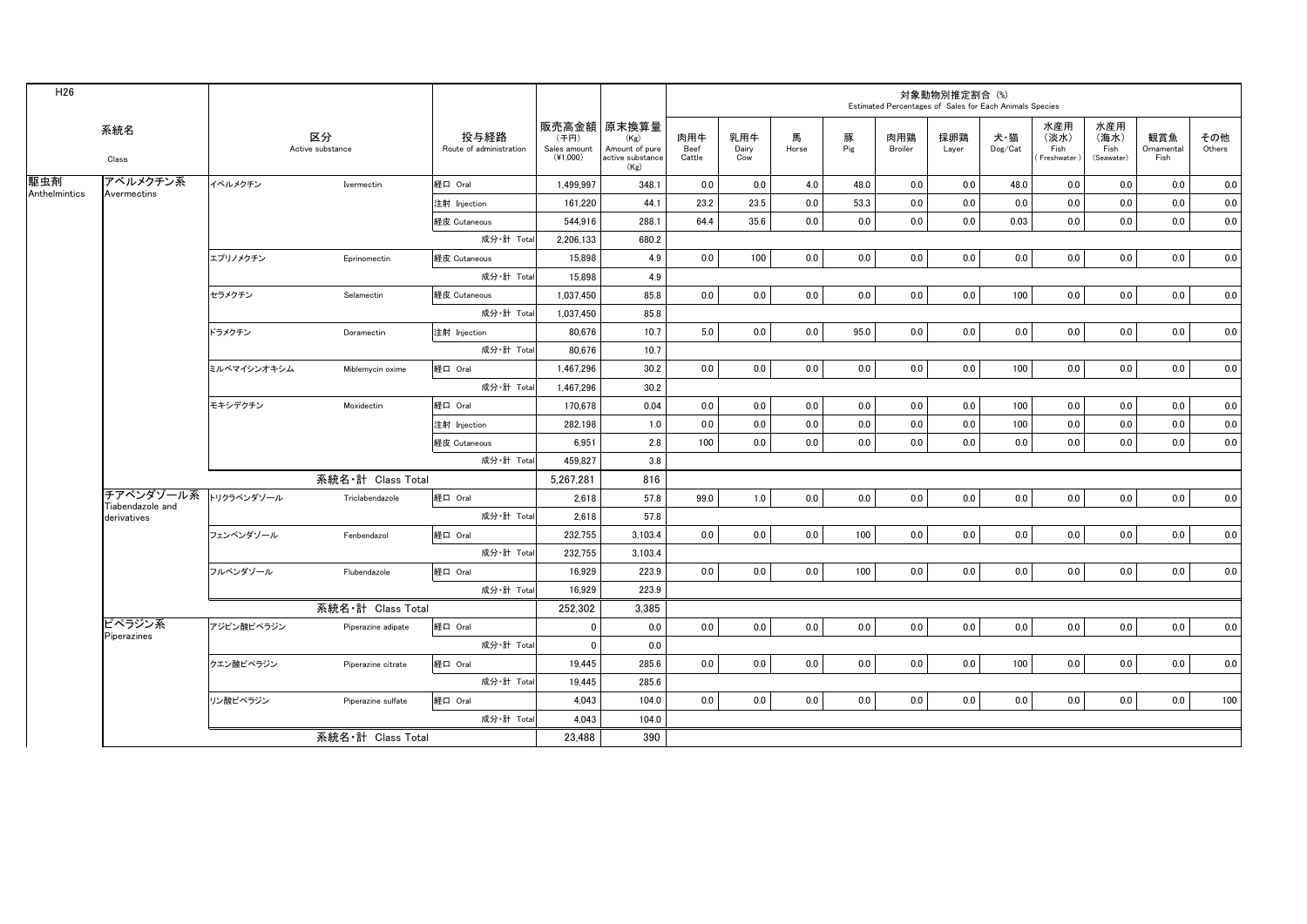| H <sub>26</sub>            |          |                        |                                 |                                    |                                                                   |                       |                     |            |          |                | 対象動物別推定割合 (%) | Estimated Percentages of Sales for Each Animals Species |                                    |                                   |                           |               |
|----------------------------|----------|------------------------|---------------------------------|------------------------------------|-------------------------------------------------------------------|-----------------------|---------------------|------------|----------|----------------|---------------|---------------------------------------------------------|------------------------------------|-----------------------------------|---------------------------|---------------|
| 系統名<br>Class               |          | 区分<br>Active substance | 投与経路<br>Route of administration | (千円)<br>Sales amount<br>$(*1,000)$ | 販売高金額 原末換算量<br>(Kg)<br>Amount of pure<br>active substance<br>(Kg) | 肉用牛<br>Beef<br>Cattle | 乳用牛<br>Dairy<br>Cow | 馬<br>Horse | 豚<br>Pig | 肉用鶏<br>Broiler | 採卵鶏<br>Layer  | 犬・猫<br>Dog/Cat                                          | 水産用<br>(淡水)<br>Fish<br>Freshwater) | 水産用<br>(海水)<br>Fish<br>(Seawater) | 観賞魚<br>Ornamental<br>Fish | その他<br>Others |
| その他の駆虫剤                    | エモデプシド   | Emodepside             | 経皮 Cutaneous                    | 34,949                             | 1.3                                                               | 0.0                   | 0.0                 | 0.0        | 0.0      | 0.0            | 0.0           | 100                                                     | 0.0                                | 0.0                               | 0.0                       | 0.0           |
| <b>Other Anthelmintics</b> |          |                        | 成分·計 Total                      | 34.949                             | 1.3                                                               |                       |                     |            |          |                |               |                                                         |                                    |                                   |                           |               |
|                            | 塩酸レバミゾール | Levamisole HCI         | 経口 Oral                         | 33,680                             | 514.2                                                             | 2.9                   | 0.0                 | 0.0        | 82.4     | 14.7           | 0.0           | 0.0                                                     | 0.0                                | 0.0                               | 0.0                       | 0.0           |
|                            |          |                        | 成分·計 Total                      | 33,680                             | 514.2                                                             |                       |                     |            |          |                |               |                                                         |                                    |                                   |                           |               |
|                            | オキシクロザニド | Oxyclozanide           | 経口 Oral                         | $\mathbf 0$                        | 0.0                                                               | 0.0                   | 0.0                 | 0.0        | 0.0      | 0.0            | 0.0           | 0.0                                                     | 0.0                                | 0.0                               | 0.0                       | 0.0           |
|                            |          |                        | 成分·計 Total                      | $\mathbf{0}$                       | 0.0                                                               |                       |                     |            |          |                |               |                                                         |                                    |                                   |                           |               |
|                            | カマラ      | Kamala                 | 経口 Oral                         | 1,552                              | 4.7                                                               | 0.0                   | 0.0                 | 0.0        | 0.0      | 0.0            | 0.0           | 100                                                     | 0.0                                | 0.0                               | 0.0                       | 0.0           |
|                            |          |                        | 成分·計 Total                      | 1,552                              | 4.7                                                               |                       |                     |            |          |                |               |                                                         |                                    |                                   |                           |               |
|                            | サントニン    | Santonin               | 経口 Oral                         | 15,170                             | 8.3                                                               | 0.0                   | 0.0                 | 0.0        | 0.0      | 0.0            | 0.0           | 100                                                     | 0.0                                | 0.0                               | 0.0                       | 0.0           |
|                            |          |                        | 成分·計 Total                      | 15,170                             | 8.3                                                               |                       |                     |            |          |                |               |                                                         |                                    |                                   |                           |               |
|                            | ジクロロフェン  | Dichlorophen           | 経口 Oral                         | 4.043                              | 104.0                                                             | 0.0                   | 0.0                 | 0.0        | 0.0      | 0.0            | $0.0\,$       | 0.0                                                     | 0.0                                | 0.0                               | 0.0                       | 100           |
|                            |          |                        | 成分·計 Total                      | 4,043                              | 104.0                                                             |                       |                     |            |          |                |               |                                                         |                                    |                                   |                           |               |
|                            | ジソフェノール  | Disophenol             | 注射 Injection                    | 0                                  | 0.0                                                               | 0.0                   | 0.0                 | 0.0        | 0.0      | 0.0            | $0.0\,$       | 0.0                                                     | 0.0                                | 0.0                               | 0.0                       | 0.0           |
|                            |          |                        | 成分·計 Total                      | $\mathbf 0$                        | $\mathbf{0}$                                                      |                       |                     |            |          |                |               |                                                         |                                    |                                   |                           |               |
|                            | 酒石酸モランテル | Morantel tartrate      | 経口 Oral                         | $\mathbf 0$                        | 0.0                                                               | 0.0                   | 0.0                 | 0.0        | 0.0      | 0.0            | 0.0           | 0.0                                                     | 0.0                                | 0.0                               | 0.0                       | 0.0           |
|                            |          |                        | 成分·計 Total                      | $\mathbf 0$                        | $\mathbf 0$                                                       |                       |                     |            |          |                |               |                                                         |                                    |                                   |                           |               |
|                            | トリブロムサラン | Tribromsalan           | 経口 Oral                         | $\mathbf 0$                        | 0.0                                                               | 0.0                   | 0.0                 | 0.0        | 0.0      | 0.0            | $0.0\,$       | 0.0                                                     | 0.0                                | 0.0                               | 0.0                       | 0.0           |
|                            |          |                        | 成分·計 Total                      | $\mathbf 0$                        | $\mathbf 0$                                                       |                       |                     |            |          |                |               |                                                         |                                    |                                   |                           |               |
|                            | パモ酸ピランテル | Pyrantel pamoate       | 経口 Oral                         | 1,090,019                          | 2,172.7                                                           | 0.0                   | 0.0                 | 10.0       | 0.0      | 0.0            | $0.0\,$       | 90.0                                                    | 0.0                                | $0.0\,$                           | 0.0                       | 0.0           |
|                            |          |                        | 成分·計 Total                      | 1,090,019                          | 2,172.7                                                           |                       |                     |            |          |                |               |                                                         |                                    |                                   |                           |               |
|                            | フェノチアジン  | Phenithizine           | 経口 Oral                         | 4.043                              | 299.7                                                             | 0.0                   | 0.0                 | 0.0        | 0.0      | 0.0            | 0.0           | 0.0                                                     | 0.0                                | 0.0                               | 0.0                       | 100           |
|                            |          |                        | 成分·計 Total                      | 4,043                              | 299.7                                                             |                       |                     |            |          |                |               |                                                         |                                    |                                   |                           |               |
|                            | フェバンテル   | Febantel               | 経口 Oral                         | 129,961                            | 1,357.0                                                           | 0.0                   | 0.0                 | 0.0        | 0.0      | 0.0            | 0.0           | 2.5                                                     | 0.0                                | 97.5                              | 0.0                       | 0.0           |
|                            |          |                        | 成分·計 Total                      | 129,961                            | 1,357.0                                                           |                       |                     |            |          |                |               |                                                         |                                    |                                   |                           |               |
|                            | プラジクアンテル | Praziquantel           | 経口 Oral                         | 443,991                            | 2,569.6                                                           | 0.0                   | 0.0                 | 1.8        | 0.0      | 0.0            | 0.0           | 2.7                                                     | 0.0                                | 95.5                              | 0.0                       | 0.0           |
|                            |          |                        | 注射 Injection                    | 29.460                             | 2.8                                                               | 0.0                   | 0.0                 | 0.0        | 0.0      | 0.0            | 0.0           | 100                                                     | 0.0                                | 0.0                               | 0.0                       | 0.0           |
|                            |          |                        | 経皮 Cutaneous                    | 34,949                             | 5.1                                                               | 0.0                   | 0.0                 | 0.0        | 0.0      | 0.0            | 0.0           | 100                                                     | 0.0                                | 0.0                               | 0.0                       | 0.0           |
|                            |          |                        | 成分·計 Total                      | 508,400                            | 2,577.5                                                           |                       |                     |            |          |                |               |                                                         |                                    |                                   |                           |               |
|                            | ブロムフェノホス | <b>Bromofenofos</b>    | 経口 Oral                         | 6,020                              | 170.6                                                             | 40.0                  | 60.0                | 0.0        | 0.0      | 0.0            | 0.0           | 0.0                                                     | 0.0                                | 0.0                               | 0.0                       | 0.0           |
|                            |          |                        | 成分·計 Total                      | 6,020                              | 170.6                                                             |                       |                     |            |          |                |               |                                                         |                                    |                                   |                           |               |
|                            | マクリ      | Makli (Digenea)        | 経口 Oral                         | 1,552                              | 14.0                                                              | 0.0                   | 0.0                 | 0.0        | 0.0      | 0.0            | 0.0           | 100                                                     | 0.0                                | 0.0                               | 0.0                       | 0.0           |
|                            |          |                        | 成分·計 Total                      | 1,552                              | 14.0                                                              |                       |                     |            |          |                |               |                                                         |                                    |                                   |                           |               |
|                            | メチリジン    | Methylidyne            | 注射 Injection                    | $\mathbf 0$                        | 0.0                                                               | 0.0                   | 0.0                 | 0.0        | 0.0      | 0.0            | 0.0           | 0.0                                                     | 0.0                                | 0.0                               | 0.0                       | 0.0           |
|                            |          |                        | 成分·計 Total                      | $\mathbf 0$                        | $\mathbf 0$                                                       |                       |                     |            |          |                |               |                                                         |                                    |                                   |                           |               |